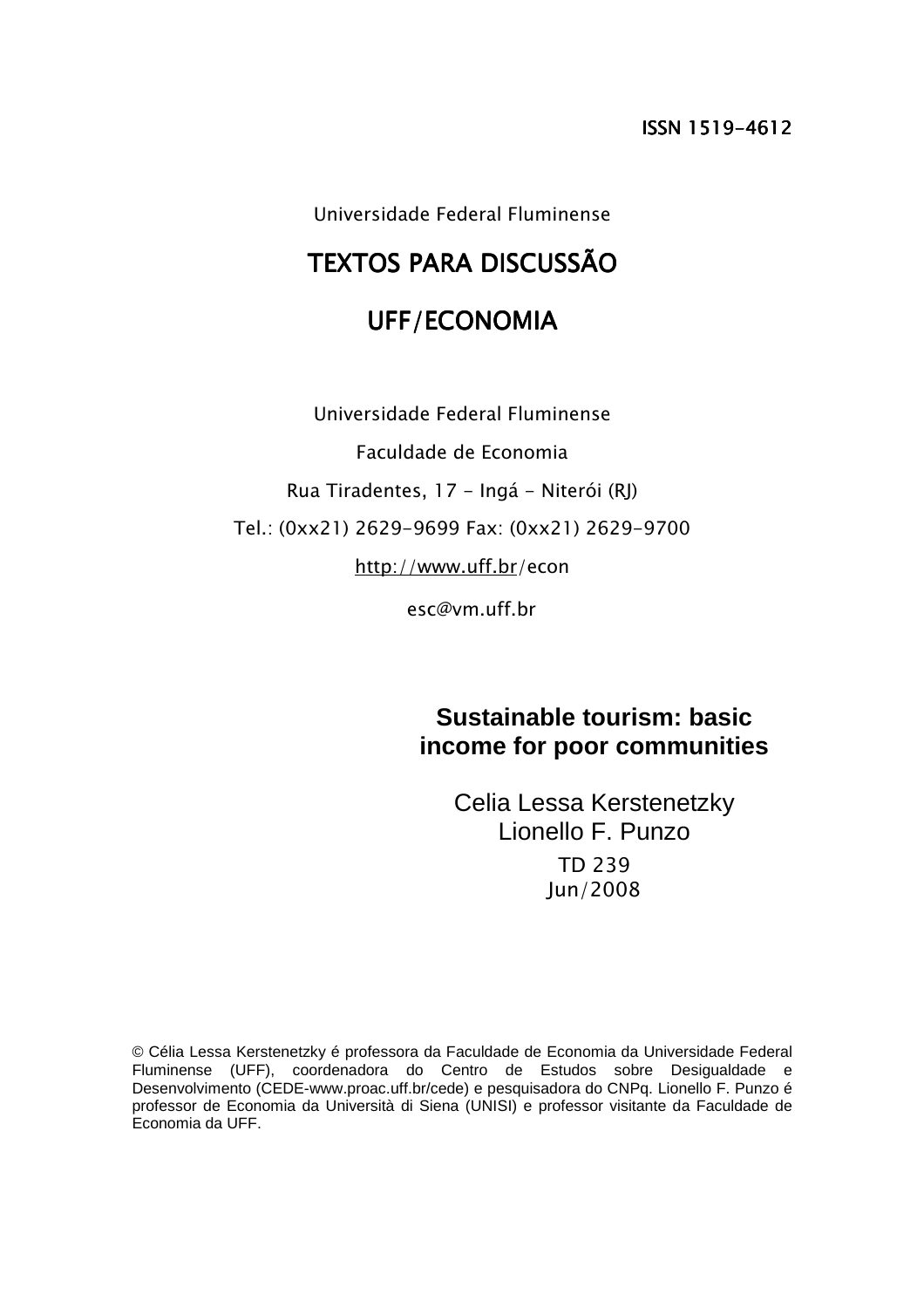

### **Abstract**

When examining the proposal of an unconditional basic income (UBI) - a cash grant universally distributed to individual members of a political community irrespective of conditions – a question arises whether it is as attractive for poor communities as it may be for rich ones. Poor communities are poor in resources and this should block UBI proposals. However, literature and practices on sustainable tourism suggest that this may not be so, i.e., neither wealth is an amount of fixed and well defined values nor is its production doomed to be organized through socially exclusive processes. In this paper, we explore the potential for collaboration between the two fields, of sustainable tourism and basic income, and identify the challenges ahead.

**JEL code**: I38 **Key words**: basic income; sustainable tourism; development; redistribution.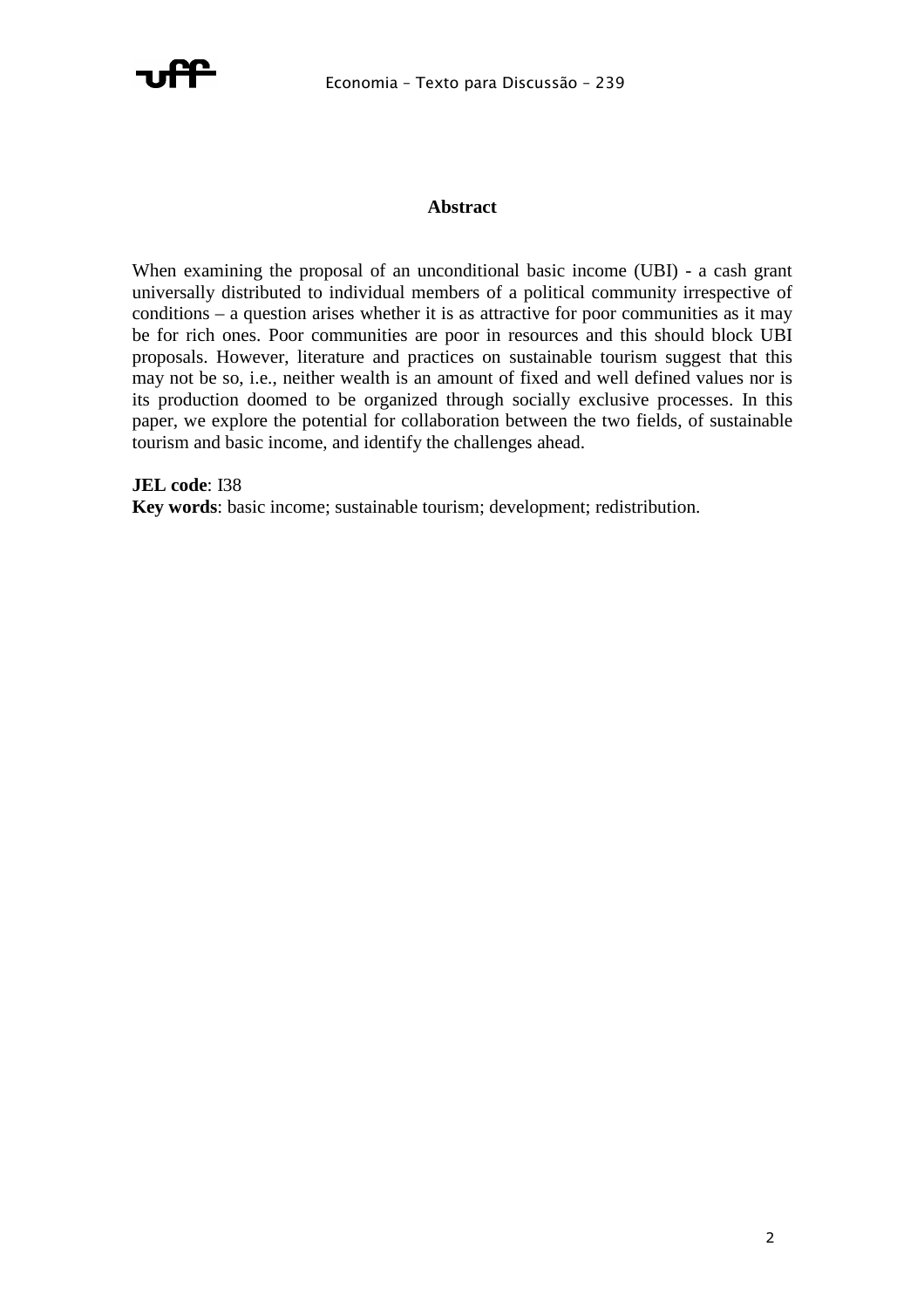

# **Introduction<sup>1</sup>**

 $\overline{a}$ 

A question that naturally comes to mind when examining the proposal of an unconditional basic income (UBI) - a cash grant universally distributed to individual members of a political community irrespective of conditions -- is whether it is as attractive for poor communities as it may be for richer ones. To begin with, poor communities are poor in resources and this should pose a limit to UBI proposals which might block imagination and discourage the basic-incomer. However, literature on sustainable tourism and related policy experiments, especially in less developed countries, suggest that this may not be so, i.e., neither wealth appears as an amount of fixed and well defined values nor is its production doomed to be organized through socially exclusive processes. An unexpected collaboration then emerges: sustainable tourism's body of knowledge and practices may assist basic-incomers to find out more contexts of application of the policy while basic income literature and proposals may help to sort out fair compensation issues in sustainable tourism experiences. The potential cooperation between the two fields also raises questions related to development and redistribution which though not at the core of the basic-income mainline research program should be seriously addressed by its proponents.

So the paper starts out situating basic income in the context of development and redistribution issues, in Section 1. Section 2 addresses the general question of tourism as a valuable asset, while section 3 explores the issue of why touristic resources can be considered common property and how basic income might come in to generate a notion of fair compensation for the economic use of communities' resources. Section 4 introduces two models of tourism exploitation and presents a couple of cases of touristic sustainable development. Section 5 concludes with a brief assessment of likely benefits of the cooperation between sustainable tourism and basic income.

<sup>&</sup>lt;sup>1</sup> This paper has been prepared for the 12th BIEN (Basic Income Earth Network) Congress, University College, Dublin, Ireland, June 2008.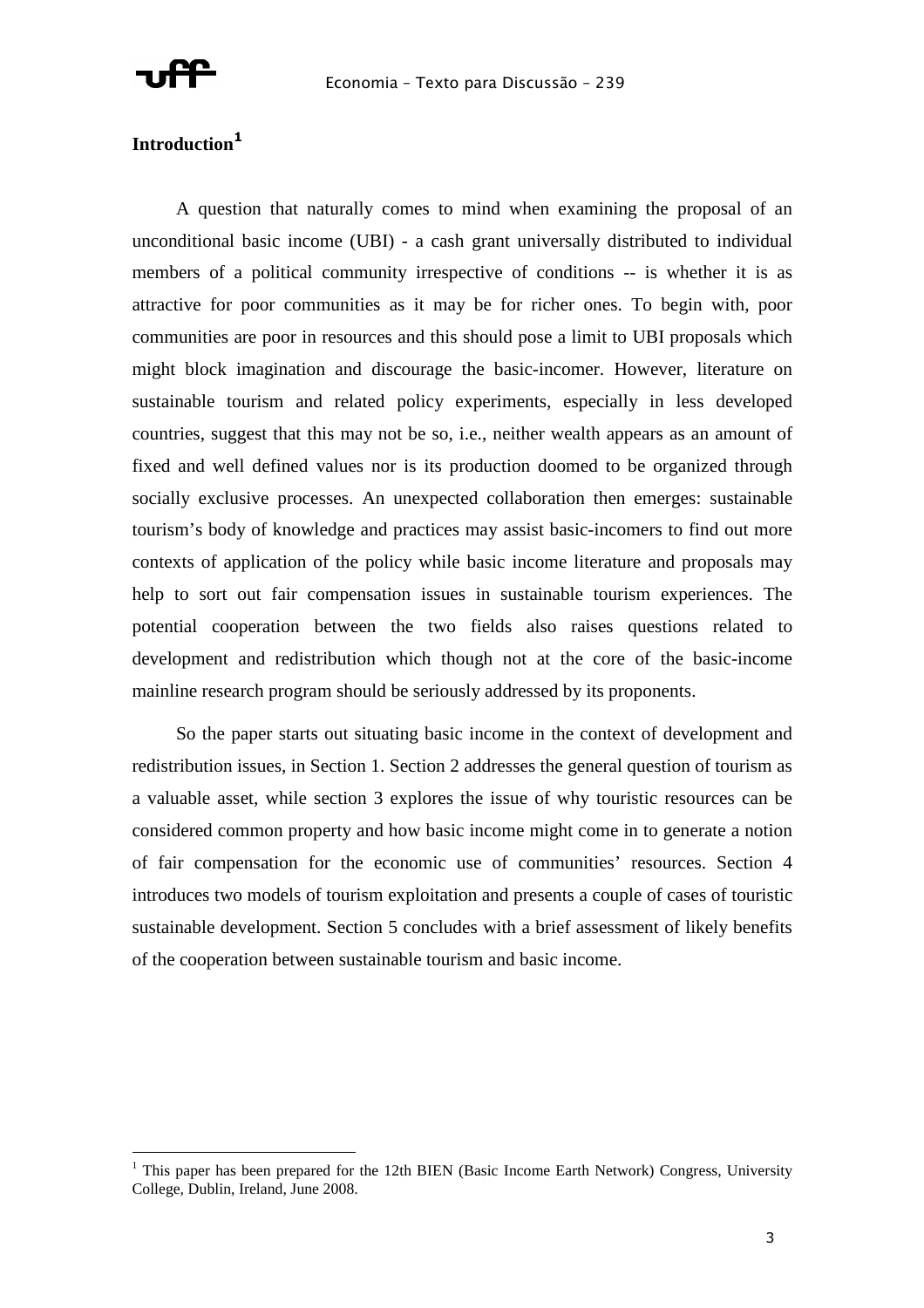

### **1. Basic income, development and redistribution**

Basic income is a quite popular public policy, even when it does not carry its own name.

In fact, nowadays, myriad forms of "social wage" do exist, ranging from traditional income and social services provided by consolidated welfare states in developed countries, to 'new age' redistribution policies tailored to compensate for market reforms in less developed countries. The increasing importance of this source of families' income testify to the decreasing capacity of markets, let alone traditional family strategies, to respond to the well-being needs of people over their entire lifetime.

Under the guise of welfare state and social protection policies, basic income seems more palatable than when it is framed as a universal and unconditional policy, though. Often the objection comes from partisans of two different fields: development and redistribution.

For the developmentalist, basic income is considered to be feasible only when development has already reached a certain mark and is in any case considered detrimental for countries that are still struggling to develop, in that its opportunity costs are sizable: why not invest instead in infrastructure and job creation (demand-side developmentalists) or public education (supply-side developmentalists), investments whose multiplying effects would be considerably greater? For the redistributivist, a universal and unconditional basic income would mean a poor choice; a much more efficient inequality-reducing policy would have the income redistributed to the poor only. Thus, the redistributivist supports targeted and conditional policies when it comes to income, however in favour of universal provision of social services he might also be.

The focus of both objections is on basic income as a source of *income* (and fulfilment of needs), which it *only incidentally* is: provision of jobs/skills would do better according to developmentalists; targeting the poor would do better according to redistributivists. However, basic income is primarily based on *rights* over commons (Van Parijs 1995), not needs; thus, it is only secondarily that a needs perspective should be added.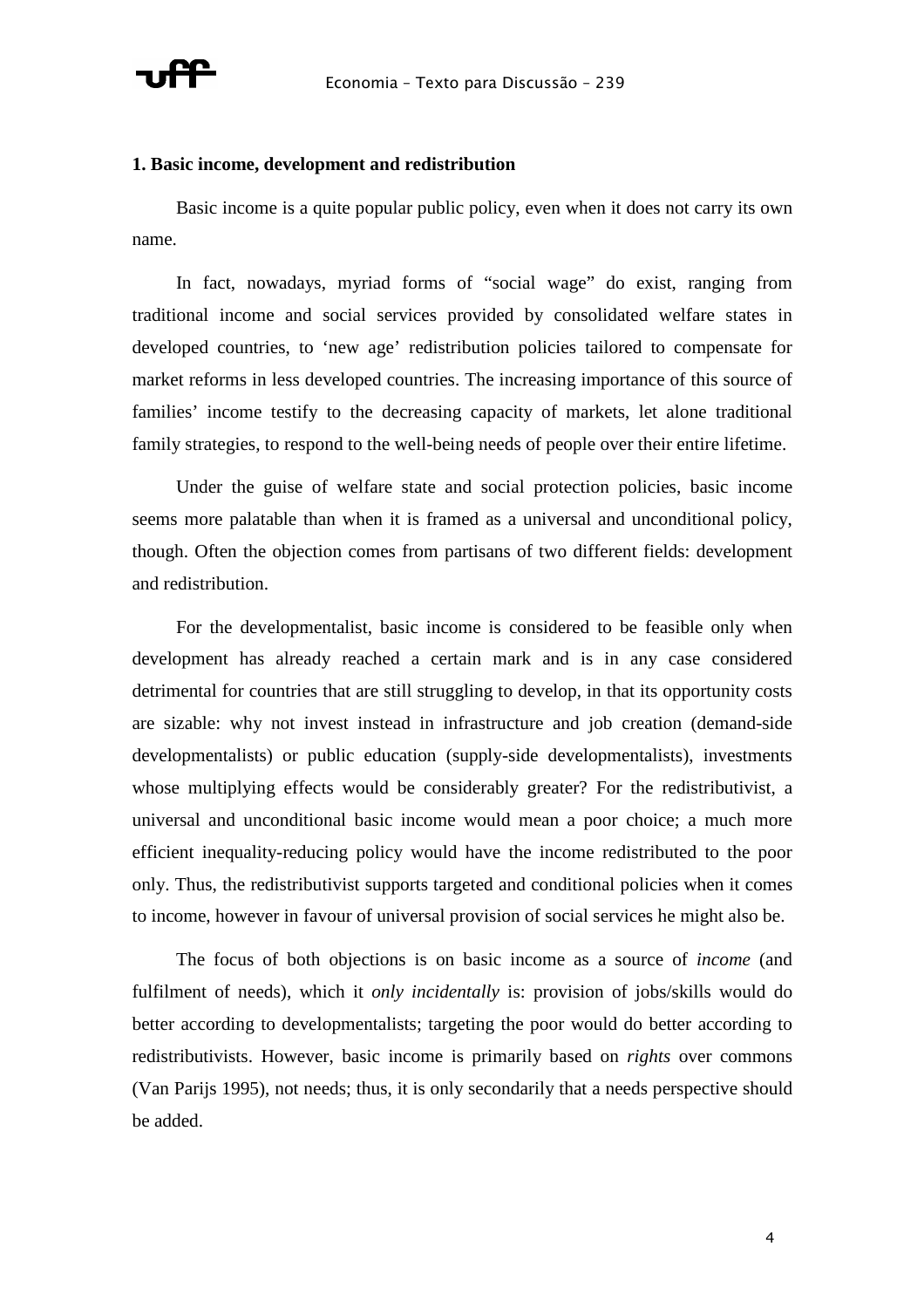The focus on rights over commons, instead of fulfillment of needs, has two implications. At the level of redistribution, it implies that those who currently own and use common property should pay a rental for everybody else for its use, corresponding to their share in the commons. The second implication is that this redistribution - from those who benefit from the control of common assets to those who are deprived of such control - is not driven by the purpose of eliminating poverty or "levelling the playing field". It is not, prima facie, a question of poor and rich, but of membership in a political community which confers rights over the community's common riches.

As we engage in the exercise of extending rights over common riches to the citizenry, however, secondary considerations are expected to jump into the policy design process.

These considerations reflect the fact that policy makers should take note of the likely practical consequences of policies. Incidentally, this is the sort of mix of positive and normative arguments that is often neglected, i.e., that factual statements about the world may affect our normative judgments in that they awaken concerns that were not taken into account when abstract ideals were articulated in an idealized setting (Kerstenetzky 2002; 2006). It seems that we are better prepared to accept that our normative ideas prompt us to look for and understand the way the world works in some particular area, than we are to recognize the equally important impact of factual truths about the world in the shaping of our normative ideals.

The consequences that we are interested in anticipating when considering a BI policy are the problems that worry both the developmentalist and the redistributivist, problems that are especially compelling in the context of less developed countries. That is, we are concerned with development and distributive consequences.

How to pursue a policy like basic income for all in a way that is also helpful to development or to the reduction of poverty and inequality?

To cope with the new problems, we could then consider desirable that the state provides a basic income for all its citizens and yet charges some citizens more than others, on the basis of their contingent affluence, in order to finance social services and the provision of basic income itself, as the redistributivist would like it – thus, considering that redistribution is the net balance of benefits provided *and* taxes paid. Or, alternatively, taking the perspective of the developmentalist, we could use the taxes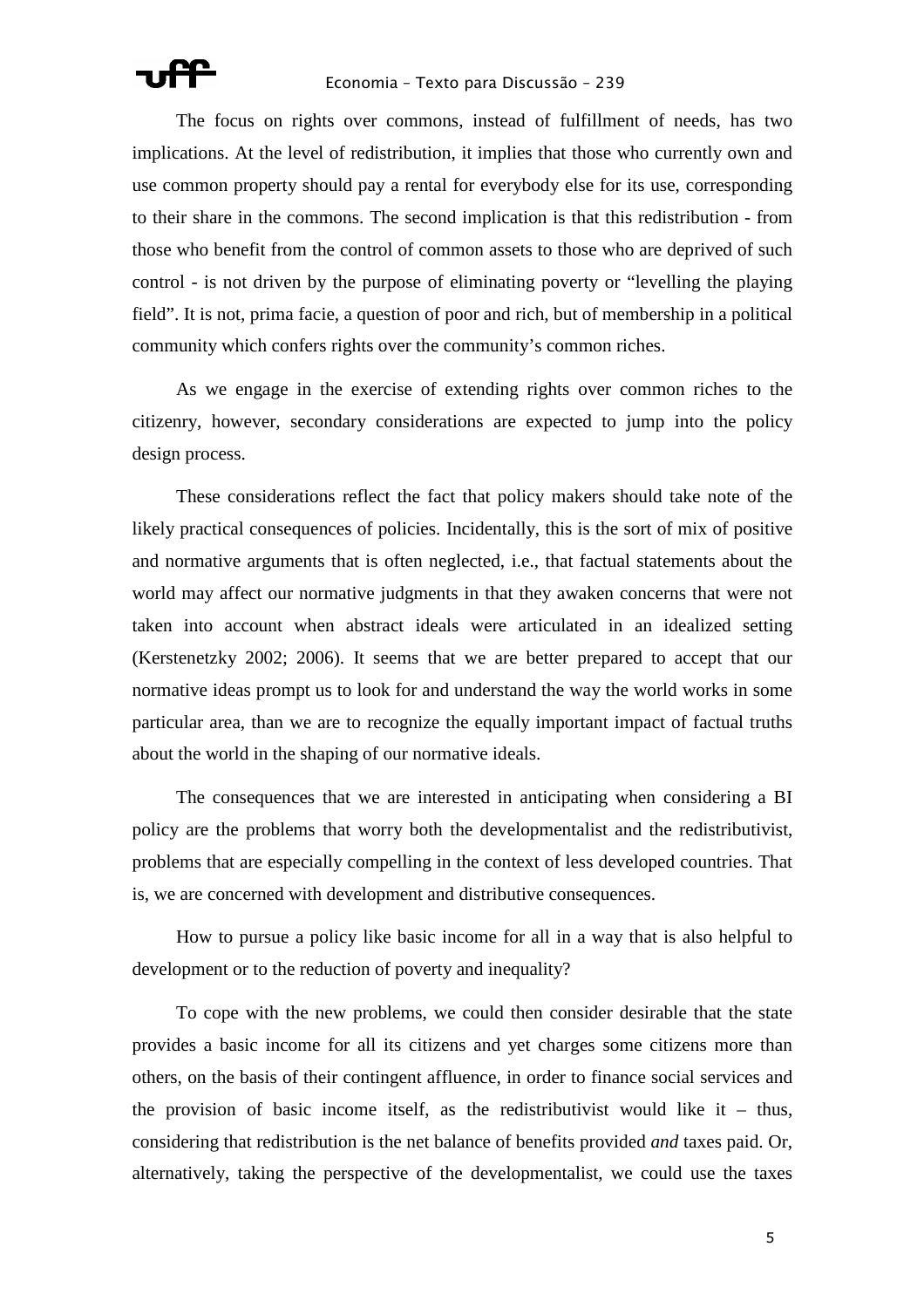

collected partially to provide the BI, partially to fund the provision of jobs, either directly (public jobs) or indirectly (public investment in infrastructure or education, generating demand or else externalities for the private sector that would then create the jobs).

So, in principle, and taking into consideration a whole lot of concerns – with rights, inequality/redistribution and poverty/development – there is no incompatibility between the basic-income proposal and developmentalist and redistributivist policies.

However, it remains trivially true that the *level* of development is important when it comes to define the *size* of the basic income. Richer communities could provide a more significant basic income than poor communities might do. So the question arises whether the BI policy is relevant or even feasible in poor communities. The other natural question is, considering that these communities are far behind in terms of economic development, whether a BI policy would be *detrimental* to development itself.

Let us take up, briefly, the latter issue, on desirability, first.

Is basic income compatible with development? To the extent that BI gives access to markets of consumer goods for people who otherwise would not have it, BI is constitutive of development and, as a potential multiplier of income and jobs, also instrumental to development.

A recent assessment of the impact of the Bolsa Familia in poor regions in Brazil has shown that the grant has enabled poor people to buy more food supplies and other basic goods, and, in virtue of being a stable source of income, it has also enabled them to obtain credit to acquire undreamt of durable consumer goods such as refrigerators, and TV sets (IBGE 2008). Other documented effects of guaranteed income in poor regions are positive impacts on labor market participation (the money is important for people to look for and get to the jobs) and work motivation of grant recipients (the money has enabled people to look for more gratifying jobs). Of course, an undesirable feature of the program remains the fact that a large amount of poor people is still excluded from it, which may in part be attributed to the fact that the grant is targeted, not universal (usually, the poorest are the hardest to reach), and that it is a social program not a guaranteed right (its provision being budget-constrained, not guaranteed at the Constitutional level) (see Kerstenetzky 2008).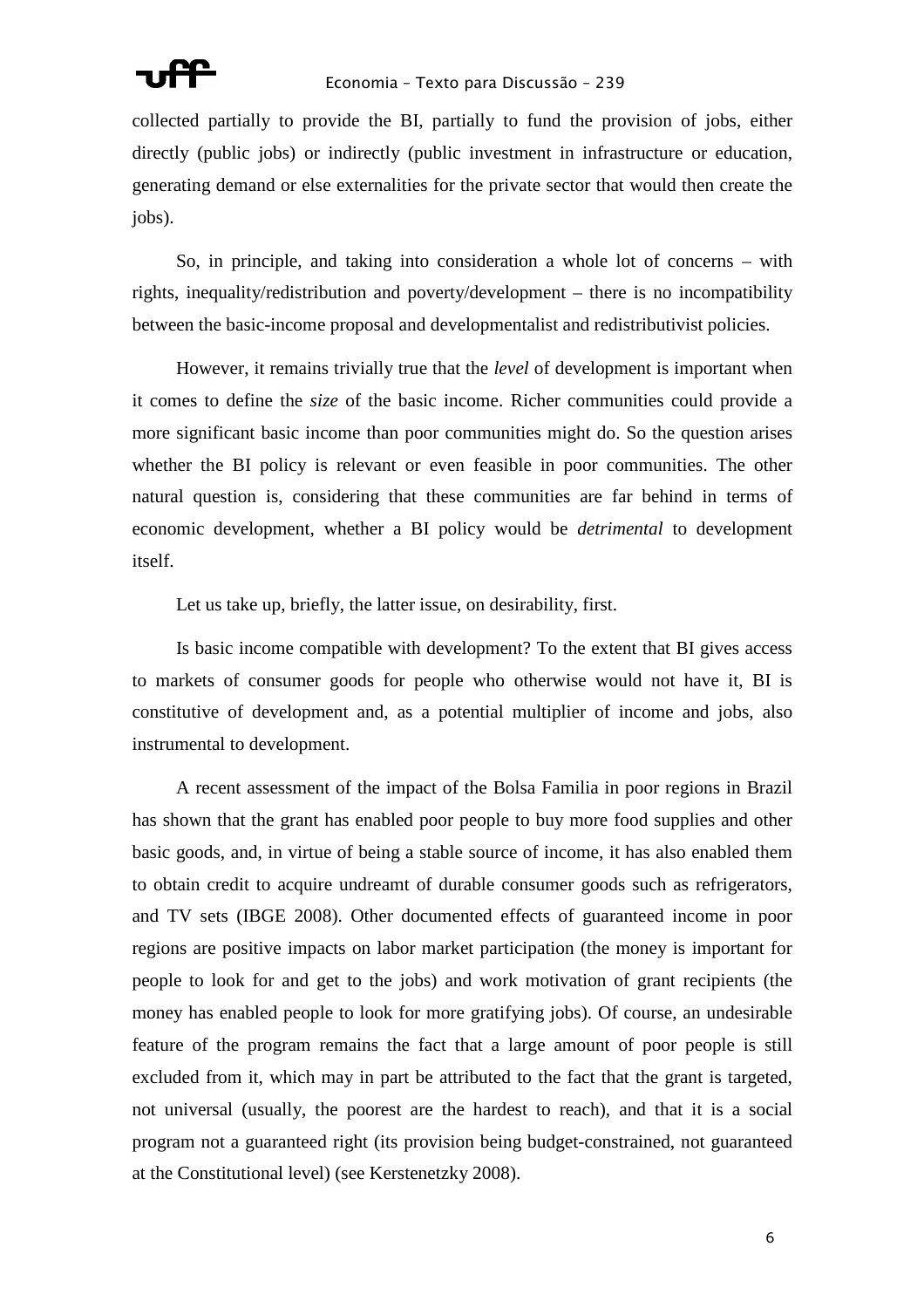We may similarly be concerned with distribution. Is BI likely to sustain low levels of inequality? Through its impact on development and poverty, as discussed above, BI is at least pro-equality in the short run in that it increases the access of poor people to goods they otherwise would not have. However, as BI boosts economic activity, it is difficult to discern its overall distributive impact in the long run.

Concerning the issue of feasibility, our main argument in this paper is that even if a community is not particularly rich in terms of conventionally valuable assets, say, the array of existing and already exploited natural and social capitals, it may potentially have, and might accordingly exploit, riches that to a certain extent come into existence in virtue of a combination of market processes and accurately designed policies. We elaborate on this point below.

### **2. Tourism attractiveness as an asset**

A potential source of riches is tourism. To see why, it suffices to have in mind that the tourist is someone who moves about in order to have different experiences than the ones he routinely has. He wants to travel to different lands and "worlds" to break off with his routine which of course he is prepared to resume, when the time is over.

So, potentially any place might be a destination for the ideal tourist, because what he seems to be looking for is to be to some degree alien to himself for a while, away from the usual references, experimenting the freedom of the incognito. The varying extent to which the tourist really takes this plan seriously, and is able to make his initial wish come true, is immaterial to the point here. We are merely remarking that tourism creates important opportunities for otherwise "poor" places. For even these places are to some people "other", unfamiliar, places where the experience of otherness can be lived.

Markets for tourism are filled with institutions (Kerstenetzky 2007). Not only in the trivial sense that these markets are permeated and regulated by non-market institutions but also, and more significantly, in the sense that, while dealing with an intangible and to a certain extent ineffable good, they need to ascertain the intrinsic "goodness" of the goods transacted. In the process both the supply of services and the preferences and wants of prospective consumers are institutionally refined and even shaped.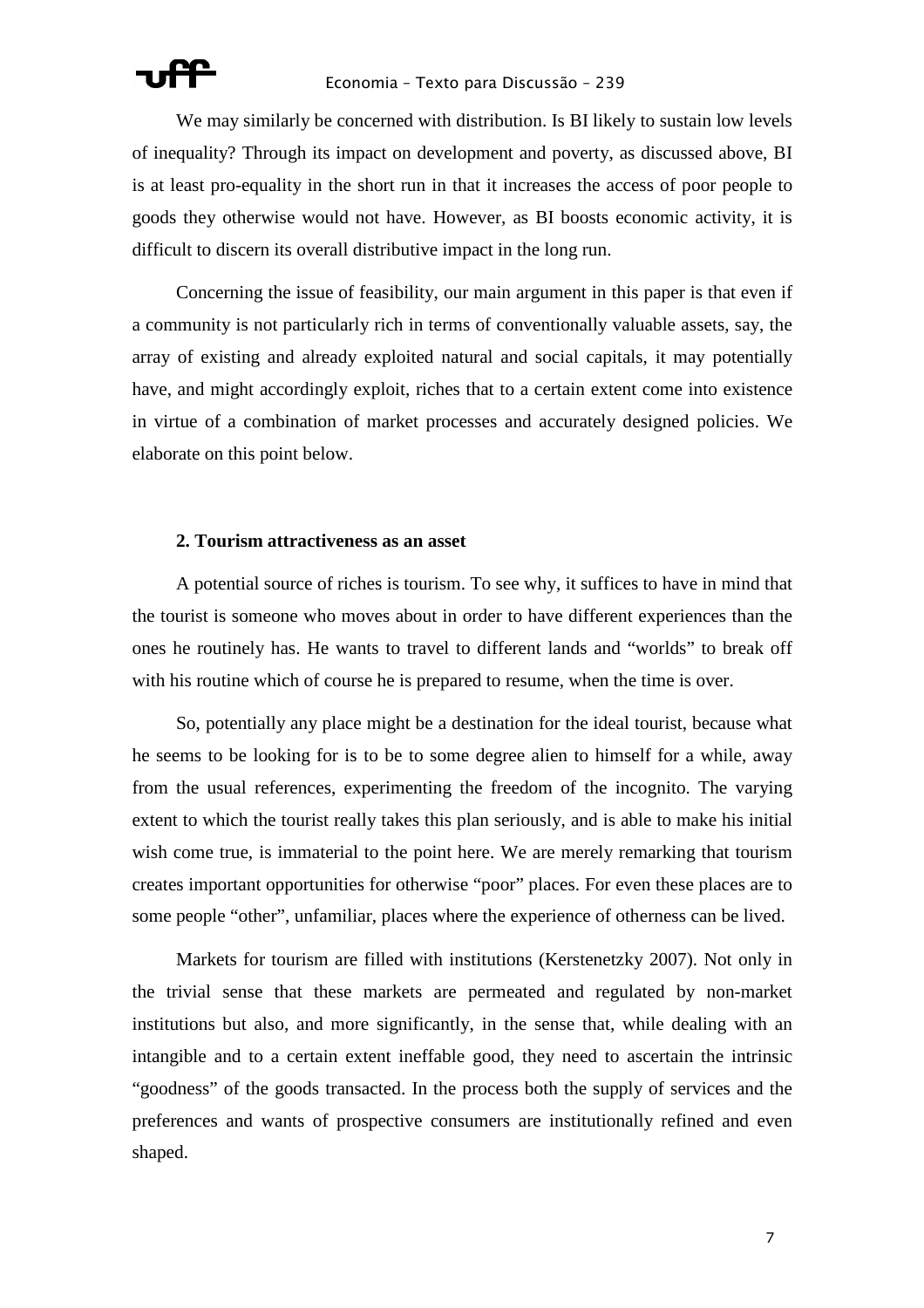

 $\overline{a}$ 

For example, an economically poor destination, away from the origin of the potential tourist, may have a rich history, unique cultural experiences and landscapes, desirable for contemplation or fruition -- all potential goods to be exploited to the benefit of the community and to the enjoyment of the tourist. But these goods have to "come to life" to be contemplated by potential buyers. Also, the potential buyers should be made aware that what they are wishing for, the object of their desire, is under the guise of these community-specific qualities.

This is a window of opportunity for the policy maker to intervene and help provide the conditions for this market to exist when it does not. Once the economic activity is in place, it creates the opportunity for funding a basic income policy. The legitimacy of taking rent away from the activity to distribute to the whole community is warranted by the fact that the historical, cultural and natural riches – which of course are converted into riches in the market sense of the word only when economically exploited – arguably constitute a property of the community (we argue in those lines below).

This would make the whole story, at least at an abstract level, were it not for development and distributive concerns<sup>2</sup>.

The inclusion of these concerns imposes on the policy a number of additional qualifications. The policy maker has to undertake at least two additional research lines. To begin with, she should have to check on the touristic activity to be sure that it is an unambiguous source of development promotion and inequality reduction. A common experience in stunningly beautiful places, located in poor countries and poor regions in middle-income countries, is the co-existence of luxurious resorts and fancy touristic facilities and services, and poverty and inequality among local people related to the touristic activities themselves.

Relatedly, it would also be relevant to check on whether the existing governance structure (markets and state) is the appropriate structure for the definition, implementation, and monitoring of development and redistribution standards: many of these touristic private investments are stimulated and even subsidized by governments on the pragmatic basis that they bring foreign currency and stimulate economic growth,

 $2$  They apply also to situations of rich local communities, where tourism always tend to bring about a wealth distribution shift, see for instance the discussion of Toscany (Italy) in Punzo (2004).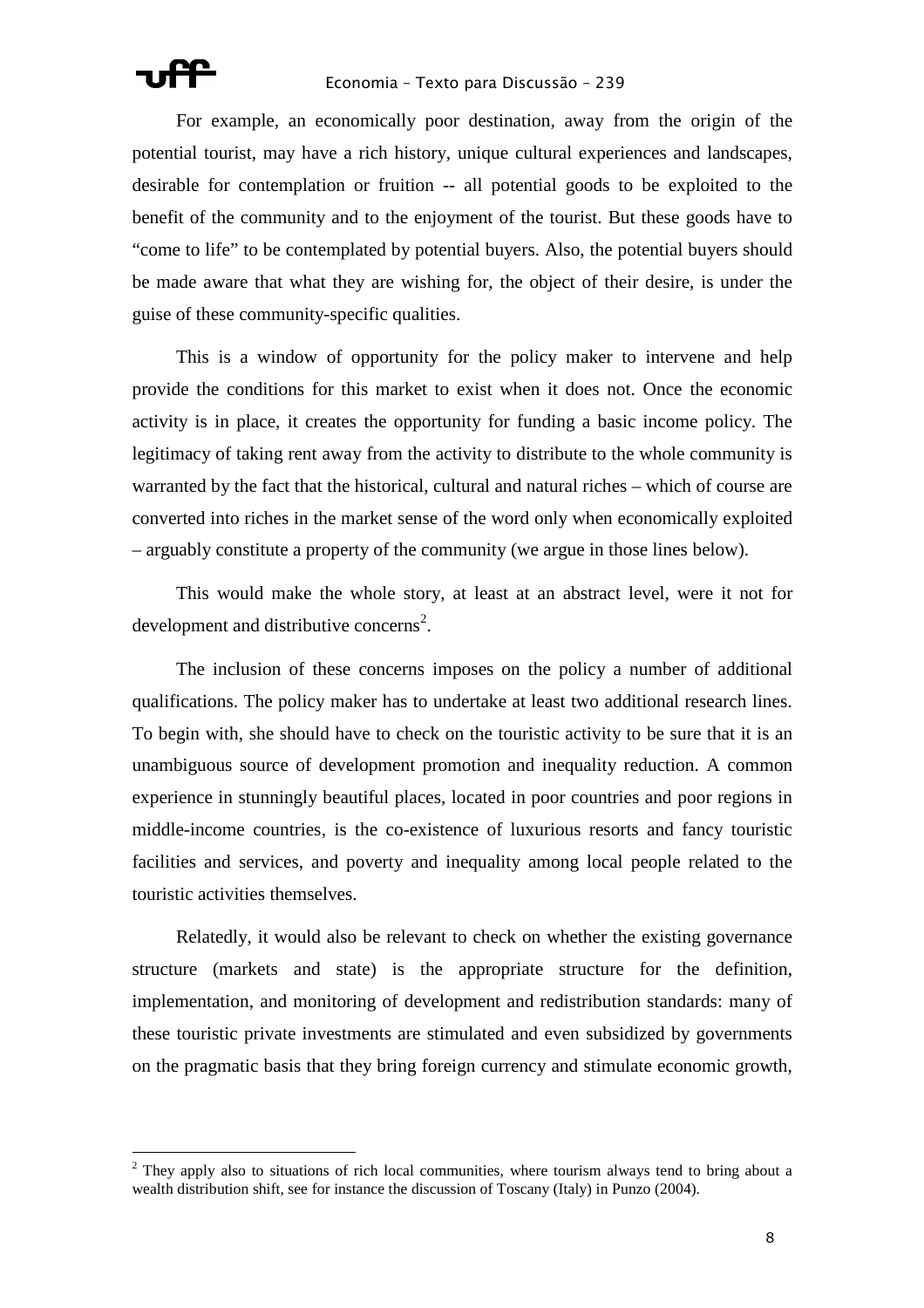### Economia – Texto para Discussão – 239



which are automatically equated with development promotion and poverty and inequality diminution.

So, the inclusion of a notion of sustainable development, socially and environmentally responsive, in association with the promotion of tourism as an instrument for the implementation of basic income, as well as the expansion of the governance structure so as to include "community", seem in order. We now turn to these possibilities.

### **3. Tourism: common pool, property rights, fair compensation<sup>3</sup>**

If BI policy orientations are founded in rights over commons, rather than on needs, this cannot be truer in the case of tourism.

Tourism is always transformation for the onsite consumption of foreigners of unmovable local resources that were used, up to the opening to tourism, only by the communities. The range of such resources is large enough: from beaches and mountain sides, that become swimming and skiing places, to historic cities, to cultural entities encapsulated in lonesome villages. Even in the case of the most artificial of tourism offers - such instant resorts as they grow from one day to another in many less developed countries, increasingly and intentionally anonymous but for the climate and the public, or artificial attractions Disneyland type - still imply the use of territory, hence the diversion of its use from alternative, traditional uses.

There is nothing as intrinsically territorial as tourism: production and consumption take place and can only take place on the same place, *physically* even before than culturally or economically. And you cannot be a tourist but away from your home, in somebody else's home. Finally, you can only be a tourist for some time, you cannot be one for your lifetime. Both place and time, both different from your everyday existence, are part of your temporary existence as a tourist.

In any case, you must not be in your typical everyday milieu. This brings in the notion that in producing so called tourist products, one is always bound to bundle up local resources that can only be conceptualized as common pools for the resident communities.

l

<sup>&</sup>lt;sup>3</sup> Themes discussed e.g. in Bimonte and Punzo (2006).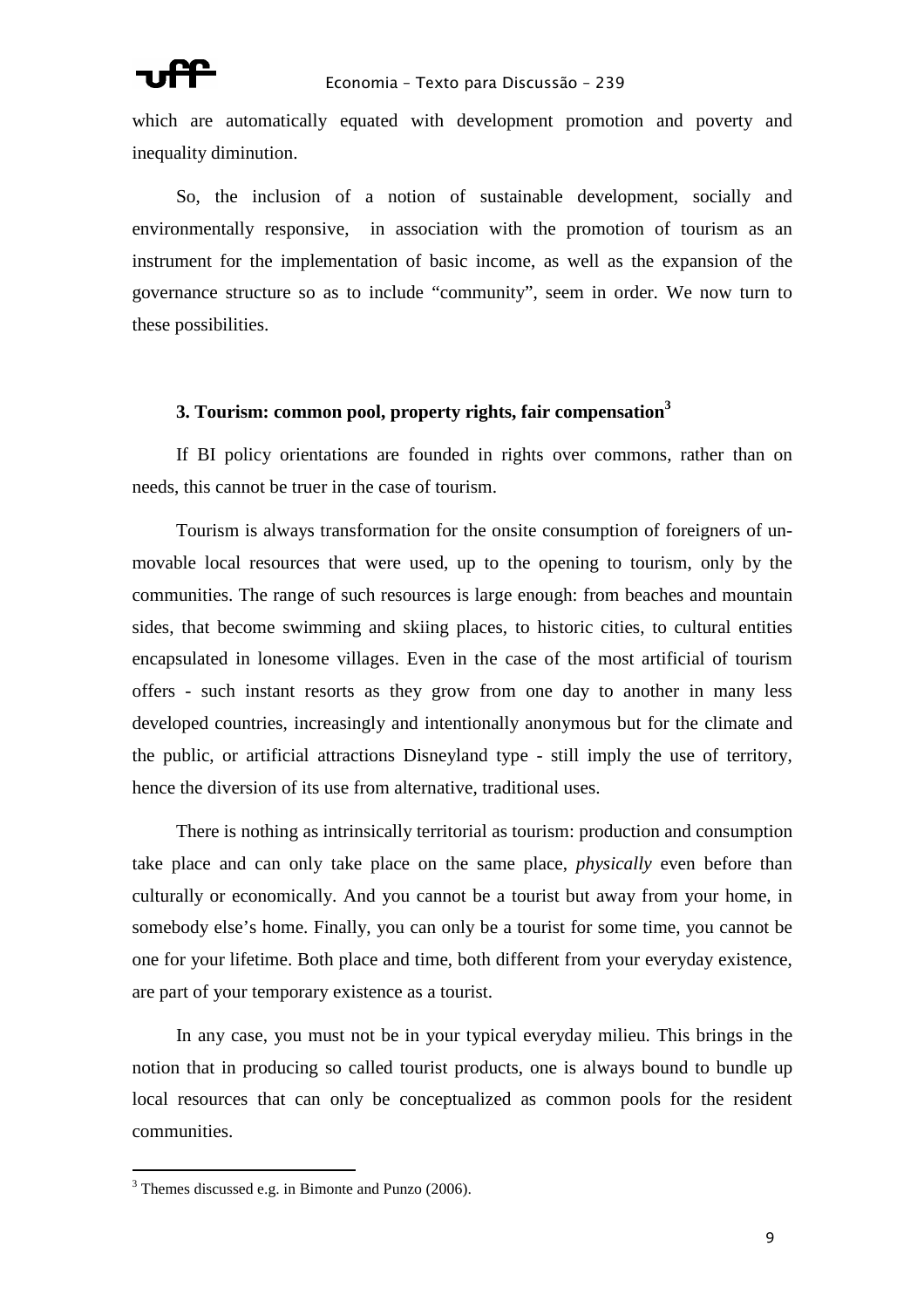Accepting the key anthropological view that tourism is about the encounter of hosts and guests (more than about touring, as the name originally suggested and still reminds to mind, erroneously), we economists have to represent the activity of producing tourism as a conversion of such locally owned resources into flows of services for the tourist, in exchange for (monetary and/or non) benefices for the historical owners. The latter have a claim on the territory where they receive tourists as they tilled the land, cared for the ecological equilibrium, created the landscape, built churches and monuments, and created the local culture. Such territory/general container is in other words, the mirror reflection of the local community's historic presence and activity, its development decisions, its historic accidents and even tragedies. Like modern Siena. It is the result of the industriosity of the Sienese and their jalousie to preserve their cultural identity, but also of the black plague that killed half of its population in 1348, blocked the construction of its cathedral planned to be the grandest in Europe, and initialised that industrial decline of the city that preserved it as the gem we know now. A similar history can be recounted of many places that are touristic attractions, often on top of the heads of those who created them. It can be told of the isolated or even lost communities we are going to talk about in a minute.

It is because the tourist is a guest that in a sense we have to recognise a right to property of the resident, in comparison not in absolute (as many cultural sites are mankind' property, really). It is because of the encounter between an indigenous and an invading populations that we have to recognise the right of the former one to some benefices from the sharing of its own resources, the territory as a basic space, to begin with, if not for anything else.

Tourism implies sharing resource services, preserving resource capacity to issue those services that they were molded to produce in the century, and finally about fair compensation for sharing. How do we define fairness in this context? Here come in the issues of the functioning of markets and institutions.

We have over the years, if not centuries, developed ways, ideologies, schemes and institutions to take care of fairness in compensating for private goods, mostly material goods. Tourism is about public goods, mostly if not totally public goods. The services the tourist uses, e.g. The night in the hotel, the meal at the restaurant, the horse she rides, are basically instruments as compared to the objective of her desires, which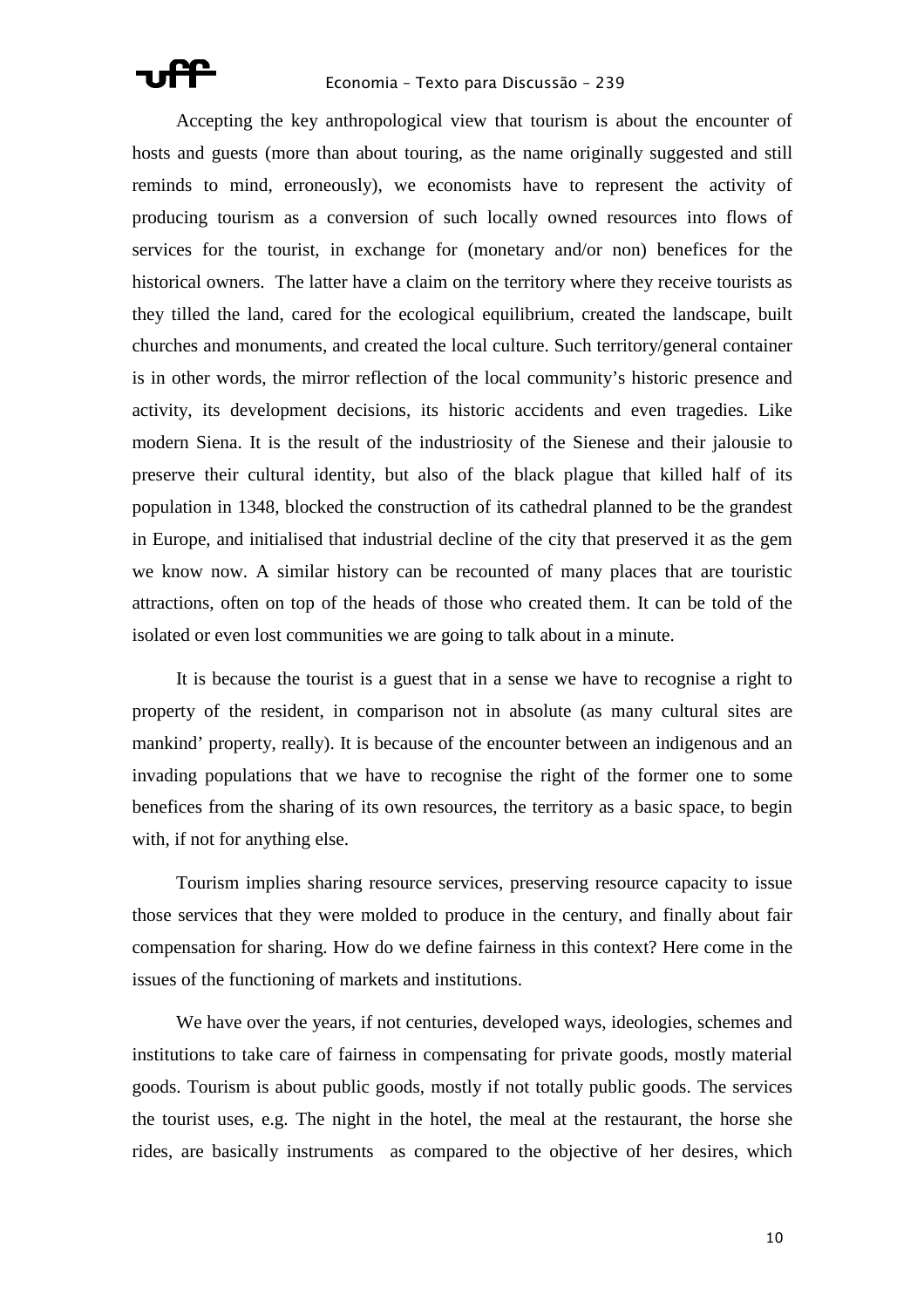### Economia – Texto para Discussão – 239

drives her decisions to buy and to go here in preference to there: the experience of having been there, having done this or that but there, not elsewhere.

A fair compensation scheme is complicated also because in a sense it has to be fair in conditions very similar to those of a natural monopoly: Venice or Rio de Janeiro, or Amazonas, or ... are always unique, and in principle they should command a price reflecting this position, and the revenue should accrue to the owners of the resource. The Sienese, the Venetian, the Cariocas: How? Who of all of them?

This un-clear state in the definition of the distribution of the benefits from local resources is so chronic that no property right argument can really deal with  $it<sup>4</sup>$ . It descends from the fact that collective (but only of the residents) property rights have to be recognised the moment there is an invader, the tourist, and one sees the opposition between the interests of two culturally distinct populations. They are not necessarily recognised before, if they are (with the enclosures, for example) this came about for different reasons and had distinct consequences that we know of. For this reason, it is a peculiar situation; in fact, it represents the challenge of tourism. It calls for "superior intervention" or for a different approach, BI being a candidate to be one of them.

### **4. Tourism in Less-developed countries: two models of supply organization<sup>5</sup>**

Here come in the themes of tourism development, its sustainability and its alternative ways. Certain stylised facts can be sketched out thus, to help (they apply particularly to less developed countries<sup>6</sup>):

i) Rapid concentration of tourism production in a few industrial-type of enterprises;

ii) Relocation of major production activities, especially of the more traditional type, in low-cost less developed countries;

iii) Support of less developed countries governments, at various levels, for massive FDIs from the handful of those major firms;

 $\overline{a}$ 

<sup>&</sup>lt;sup>4</sup> Some consequences of this view as to tourism development planning are worked out in a specific case in the case study reported in Punzo (2007b).

 $<sup>5</sup>$  See Punzo (2006).</sup>

<sup>&</sup>lt;sup>6</sup> These countries are being the target of massive tourism developments in recent years, as a result of a variety of factors, some cultural, some purely economic like the saturation of certain first world destinations for traditional tourism and the increasing costs of producing it.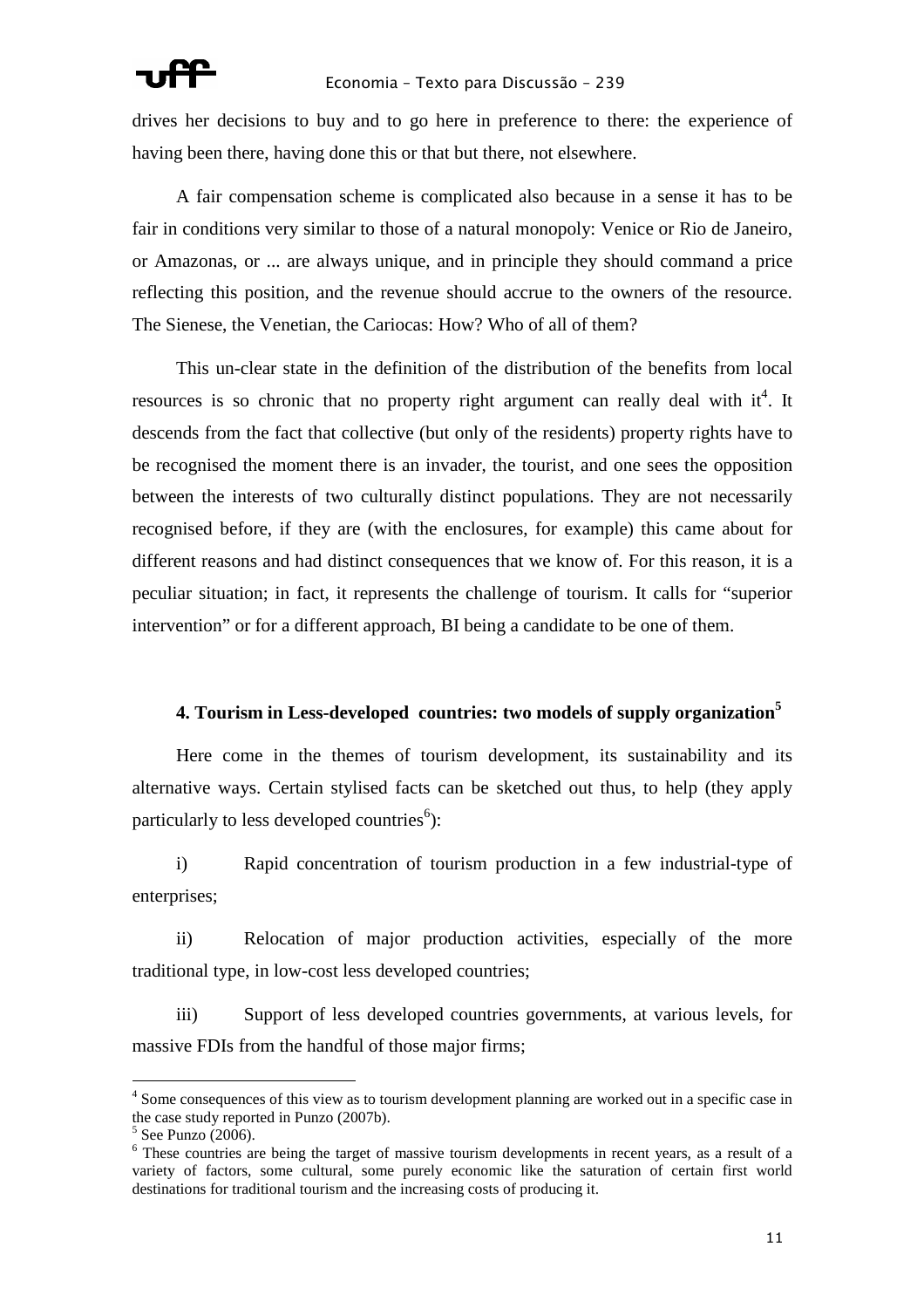### Economia – Texto para Discussão – 239

iv) Creation of local developments that have a fast growth history (they are called instant resorts), have low or lowest impact on the local community economies, finally being linked to low investment cost (often artificially low for partially borne out by local governments), have short term profitability horizon.

In synthesis, for the purposes of our argument here, the most frequent approach to cash the economic value of the opportunities of local resources, is expropriate the local communities and entrust a fast development plan in the hands of some distant, and basically non territorially based, firm.

However, producing for tourism is such an activity that tends to escape from the logic of industrial production, notwithstanding the fact that a majority of big operators in the tourism sphere still adheres to such a philosophy. (At times, one has the feeling that they are trying to promote an industrial dream constructed on production models that are often felt to be obsolete even where they were born). So, we can describe two models of production arrangements, and what is interesting is that they seem to be able to coexist, often side by side, so that economically they must be doing just as well, though we do not know how exactly to measure such relative performance.<sup>7</sup> One such model is the *vertically integrated (VI) firm*, its extreme alternative is the *territorially diffused supply structure* (often, improperly referred to, as local tourist systems or districts<sup>8</sup>).

As said, the former one is the one that seems to prevail in the less developed countries: its advantages are:

i) Rapid realization;

ii) Short term high profitability, which makes them attractive for foreign investors;

iii) Self-containedness, which makes them efficient, disposing automatically of various local bottle necks in factor and intermediate good supplies;

iv) Control of the whole pipeline of the tourist production, which permits internalizing the communication/marketing stage as part of the production scheme.

 $\overline{a}$ 

 $<sup>7</sup>$  As it involves measuring society wide effects that are difficult to monetize, for example.</sup>

<sup>8</sup> Punzo (2004).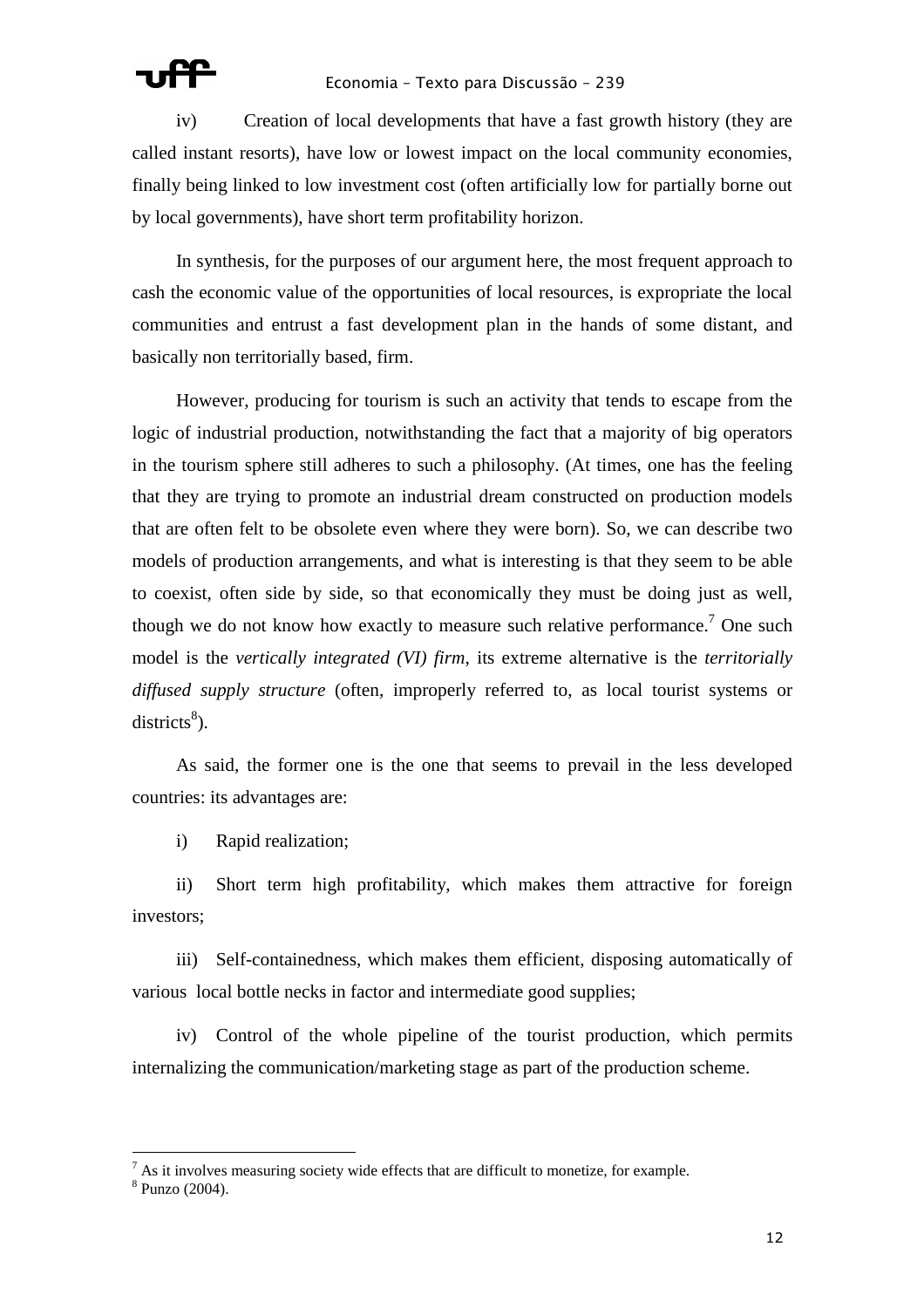

On the other hand, there are costs, often hardly accounted for, and generally not borne by the firms themselves, but instead by local communities:

1. Expropriation of public places and/or productive or leisure local resources;

2. Pressure on allocation of local productive resources, which leads to short term investment plans, from space to human capital;

3. Little or nil impact upon the local production structure, the consequence being that development within tourism goes along with underdevelopment, lagging behind or even negative development of other productive activities;

4. The homogenization of the tourist product, which produces tourists who are indifferent to the place they visit, hence generating a lower rent extraction, hence profitability.

This last effect implies a cost borne by the local community which is in fact unable to or prevented from cashing the benefits virtually flowing from the resources it is making available to the tourists. It is the local community that looses a potential source of income that could be distributed according to principles of fairness and equity to the legitimate stakeholders. In other words, the relative lower costs of vacations to a visitor in a less developed country resort is often, if not always, the result of not compensating legitimate stakeholders for resources' services they have a claim to.

On the other hand, typically, the VI production has further un-accounted for consequences, with related costs, in terms of lower capital accumulation (in terms of private but also infra-structural capital which if at all is accumulated functionally and locally around the tourism facility and does not benefit others), distortions induced in the local production specializations, abandonment of traditional activities that can have a longer term intrinsic and/or option value.

To illustrate the relatively superior merit of a local development model (adhering to the entitlement view of BI), constructed upon diffused production, valorisation of local resources (including human capital in its variety of forms), and a scheme of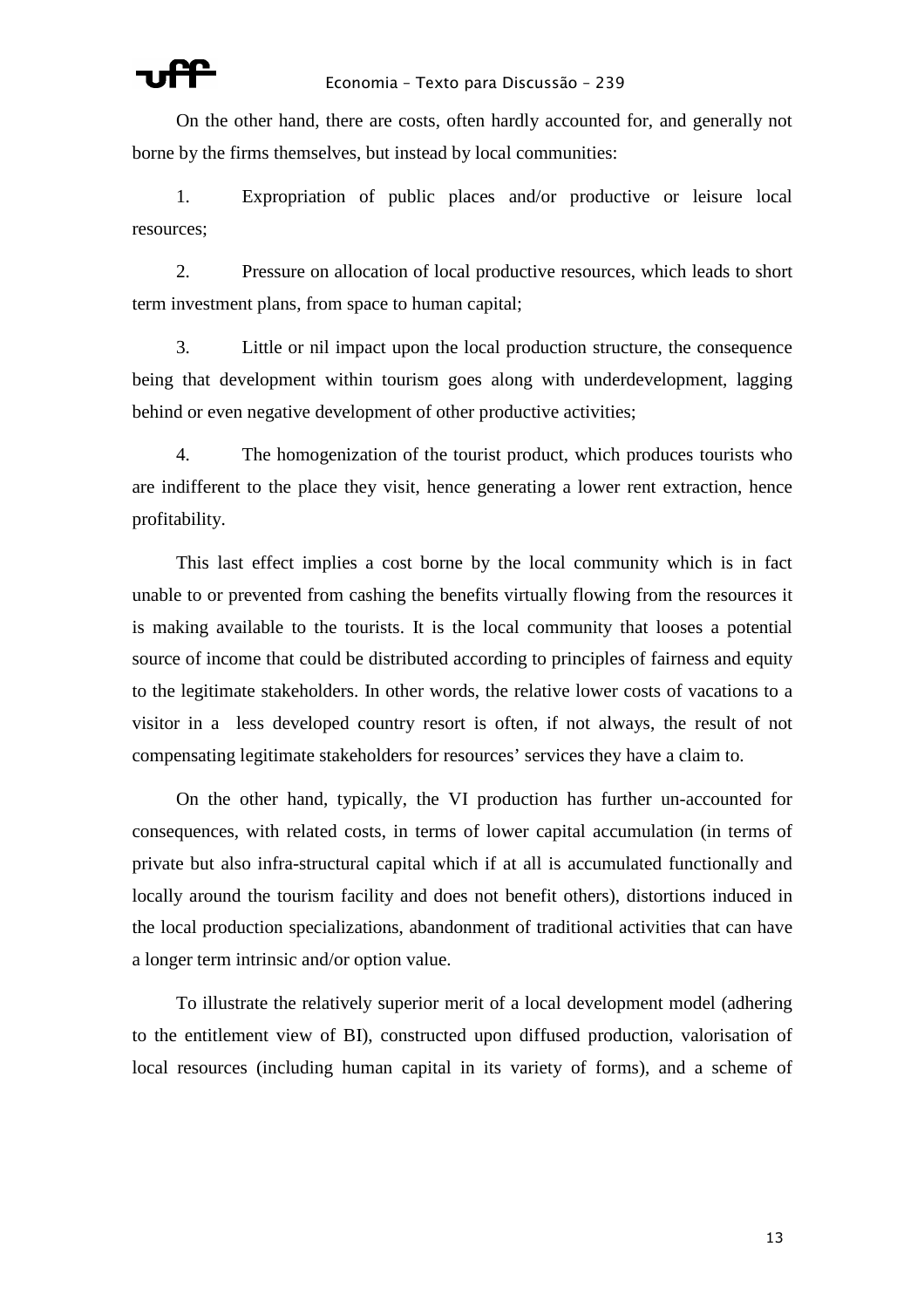

 $\overline{a}$ 

returns distribution to the *natural* stakeholders from tourism relevant resources (the *tourism attractions*) – we present hereafter a project to be realized in Piauí, Brazil.<sup>9</sup>

# **5. The economic value of local assets :** *National Parks may become engines of social development*

This case**<sup>10</sup>** focuses on putting forward some guidelines and economic arguments supporting an approach to planning and development of a certain type tourism, referred to as heritage or cultural heritage tourism<sup>11</sup>. As we have seen, the VI approach focuses on point-wise, intensive development projects, with very limited fall-out of benefits for the surrounding and nearby communities. It can be seen to prevail in many LDCs and in Brazil, where it goes together with the increasingly intensive, continuing exploitation of coastal resources and the promotion of traditional types of tourism, thus perpetrating the history-long dualistic un-balance of territorial development of that country. It is now perceived to be the time to look for alternatives that try and hit a manifold objective: spreading geographically development towards the interior of the country, spread its benefits across the population, realizing a superior equilibrium in terms of distribution of income and wealth so as to generate the social conditions for long term, sustainable development. This alternative approach whose guidelines we are going to exemplify with a project in Brazil, is in principle applicable also elsewhere, and therefore such guidelines have to be taken as a tentative model. $^{12}$ 

We are in presence of two distinct situations – two sister areas around two national parks at the south of the state of Piauí -- whereby for the one of the parks, Serra

<sup>&</sup>lt;sup>9</sup> The project involves the Osservatorio per il Turismo Sostenibile at the University of Siena, www.econpol.unisi.it/opts. Of course, this is not the only illustration: other two come to our minds, one of the *encampement rurales* in Guichinchor (Senegal) and another in Jordania, but by now there are plenty of good practices of this kind.

 $\overline{10}$  From Guidelines and Report after the visit to Brasilia and to Serra da Capivara and Serra das Confusões , October 3rd to 11th, 2005. Prelimanary draft. 28 October, 2005

 $11$  Here, by cultural heritage we mean the whole set of material and immaterial resources (part natural, part man-made or -cultivated) that form the stock of wealth of a community, where often material goods are instruments to immaterial servicesand they are valued for this relationship. Therefore, the adjective cultural has to be taken in its broadest sense, including next to artefacts and the like, also culture and landscape; while heritage is to be understood as a living stock of knowledge and active capacity of producing material goods and useful services for the current and future generations. Cultural heritage economics and tourism are meant to offer technical values to mobilise such resources for sustainable development.

 $12$  Such approach makes the most of the point of view embedded into the Joint Initiative of the Regional Governments of Centre Italy and the Federal Government of Brazil (henceforth, the Initiative for short) , where promotion of economic development is conjugated with deep concern for social measures aimed at general welfare, and the two are to be the result of a vastly decentralised decision making process.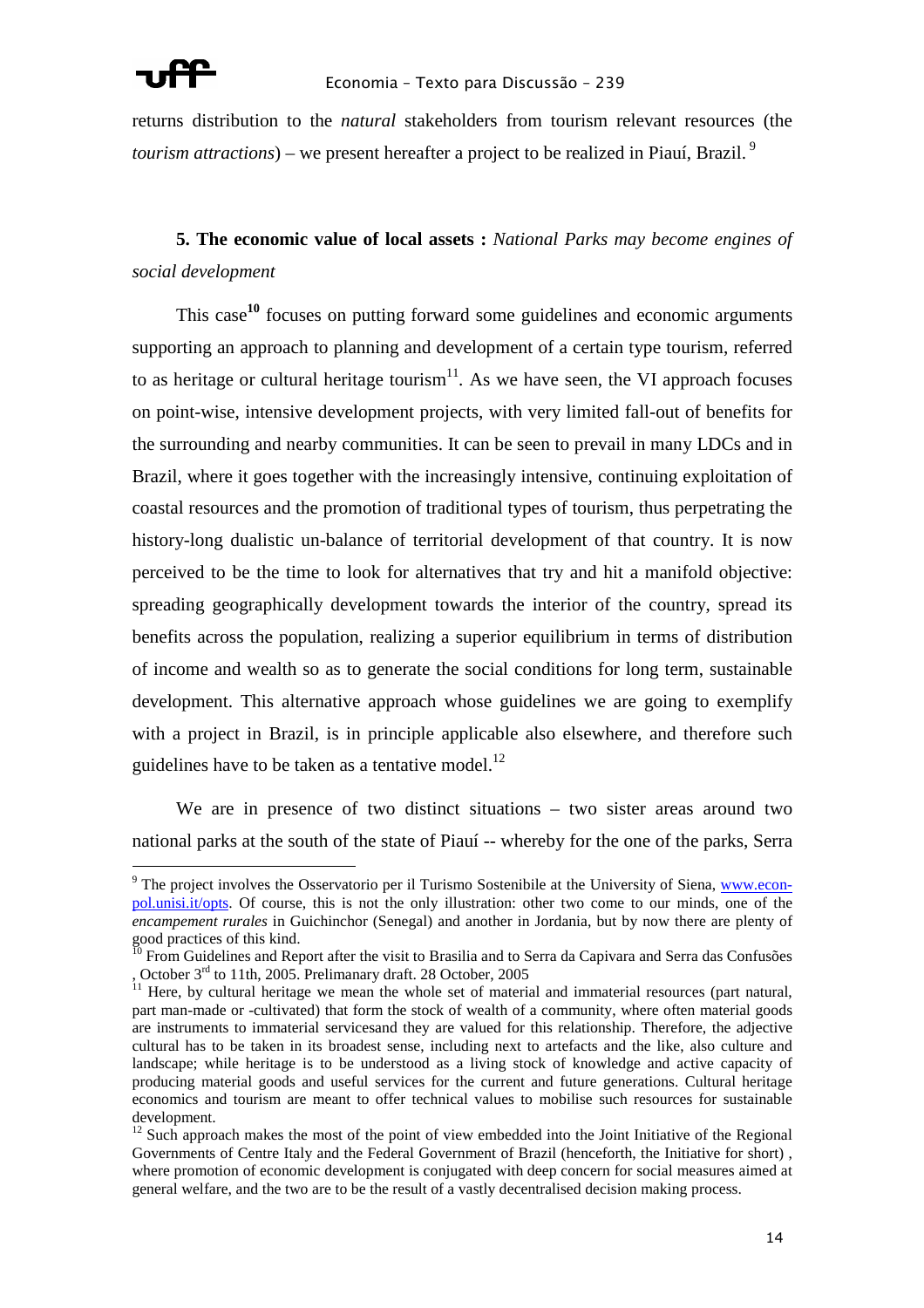

da Capivara Park, there is a wealth of touristic and related initiatives, both ongoing and planned, and a declared interest and support on the side of the various Federal and State Ministries, to invest and develop the area. This reflects the fact that, due to the historic presence of international initiatives, it is easier and it represents a surer or less risky investment in the short and medium run, to concentrate available resources into a single pole.

At the other extreme, the area embedding the Park of Serra das Confusões has no development to talk of. Even the park can be said to have been created only by law but not implemented. Similar observations can be made about the territory and its general and tourist-specific service industry and production social structures. Thus, it is riskier, more difficult, demanding a greater cooperation of various bodies both at the governmental as well as international levels, to undertake action in this area. Of course, resource needs for investment will be proportionately far greater. Finally, returns will take a much longer period to accrue. This largely explains the resistance one perceives from the part of the Federal Ministry (and perhaps even State Secretary) of Tourism in undertaking even mere discussions of the possibilities of Serra das Confusões' development.

 It seems clear that in the latter we are still far from being ready to launch tourism development on the scale one can promote in the nearby sister area. On the other hand, it also seems clear that concentrating resources upon Serra da Capivara alone, as seems to be the governmental view at the moment, will

i) if successful, generate a concentration of tourism flows upon a relatively small area, raising therefore concerns about the environmental and cultural impact upon an already fragile natural and poverty-stricken cultural situation;

ii) easily run the risk of degenerating tourism development into the resortmodel of punctual, mono-cultural economy, in the middle of a desert, part original, part product of that development itself;

iii) bring about an aggravation (in terms of all economic indicators of employment and income, for example) of the unbalanced economic development that already can be perceived to be on the way, between two contiguous areas, with consequences that can be easily foreseen;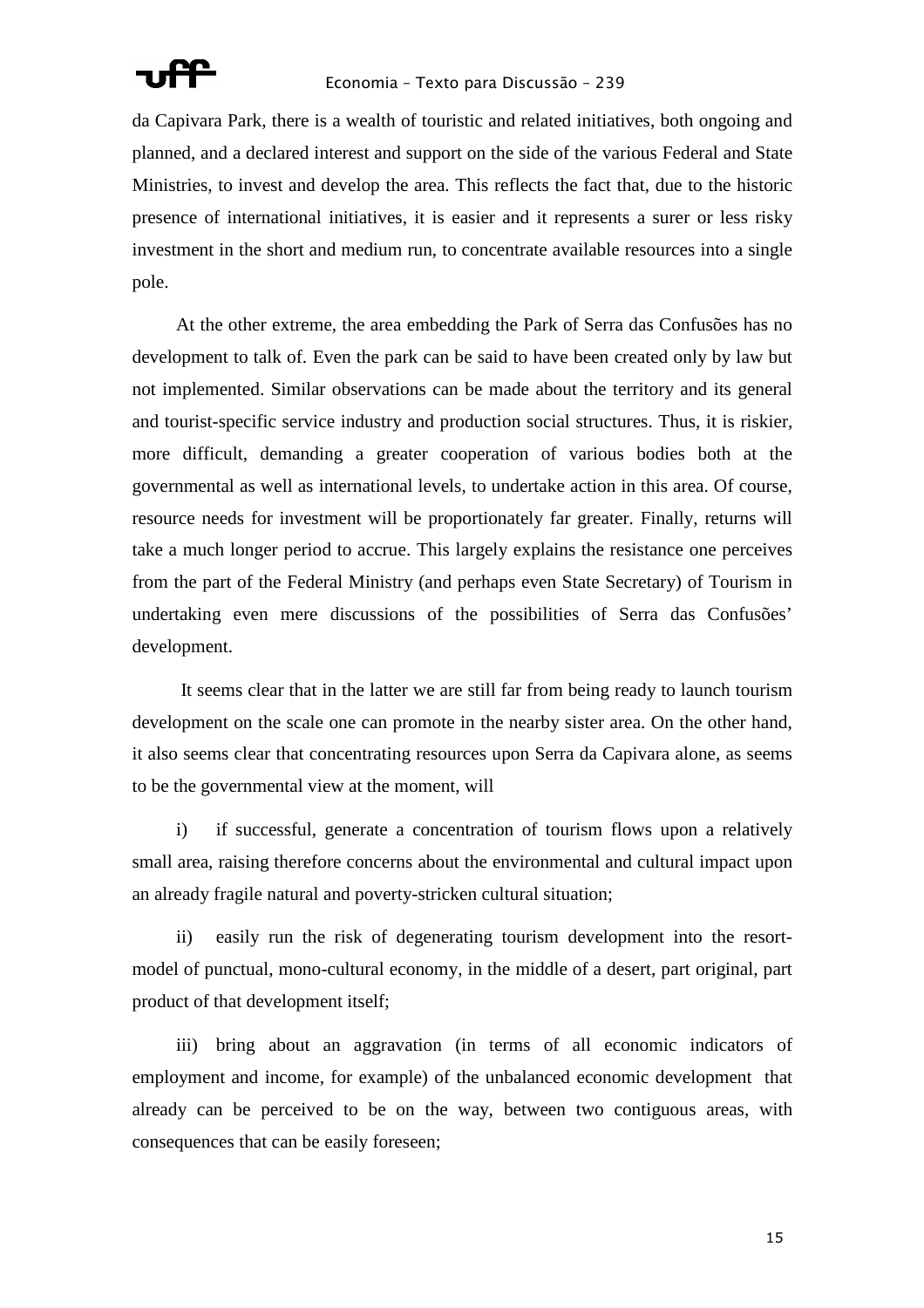iv) fail to rip the fuller benefits of setting up and pursuing a two-stage model of economic and social development that, using tourism as a sort of ignitor and fly-wheel, will make the best of a strong governance coordination between the two areas, assigning to the now more advanced one the role of pull factor until the less developed will be able to catch up.

In such two-stage model, the Serra da Capivara area would set the path and be the experimental laboratory for various social and economic initiatives (promotion of SMEs, microcredit, creation of forums of stakeholders, high level training in tourism related education, setting up of producers' networks, establishing standards and trademarks, etc.), while in Serra das Confusões various pre-tourism development activities would be taking place. A transfer of resources (of a variety of types) from one to the other area will ensure to bridge the deficit gap of the lesser developed one.

Sheer economic reasons, before marketing considerations, suggest that tourism planning has to be coordinated and both horizontally (geographically) and vertically (production structure) integrated to attain the full, long run benefits of sustainability in development.

Given the general basic conditions of the territory (taken to comprise both Serra das Confusões and Serra da Capivara), it is clear that whatever we will try and can do within the Initiative, will have to integrate tourism onto a hard bed of improved social policies, as to health and hygienic conditions, garbage collection, water and electricity steady supply, of course family conditions, and in all the improvement in the provision of basic services which, meant for the population, will benefit also the tourist. And, vice-versa, of course.

Actually, as in many other similar situations of the LD Countries, seizing the opportunity of a tourist led development can generate side benefits for the general quality of the resident communities' lives if such development is carefully planned with this as its real medium-long term objective. Mobilizing resources over which the local communities have a claim, generates flows of real incomes that are the actual benefits of tourism.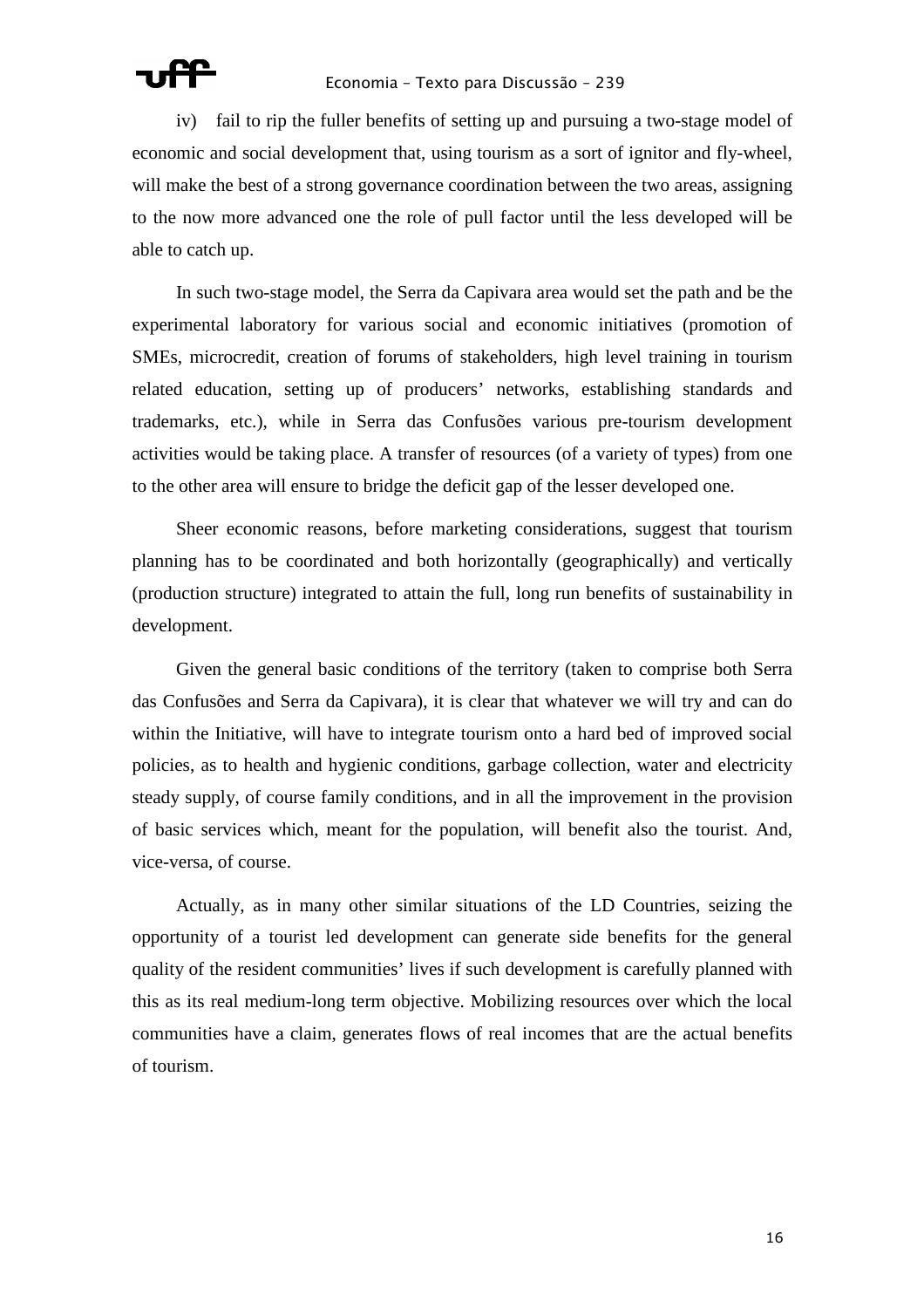

# **The project<sup>13</sup>**

The project sites are the environments of two national parks, located at the border between the States of Piauí and Bahia, some 700 kms South East of the state capital of Piauí, Teresina, where an international airport is situated. The two parks are geographically close to each other, an ecological corridor being created to connect them. A new connecting road is under construction, at the moment it is a dirt road requiring some 2 hours of travel to go from the capital of the Capivara's area, São Raimundo Nonato, to the next city gravitating towards Serra das Confusões, Anísio Abreu.

An international airport is planned to be constructed at São Raimundo Nonato, the money is said to be already available, though construction has come to a halt, apparently due to arguments between the construction company and the government. The airport is meant to serve the parks, and in particular the Capivara, but also the whole area: i.e. the southern part of the state of Piauí, where no other proper airport is available, the southwestern part of the state of Bahia (the nearest airport being Petrolina, estimated time to get there between three and seven hours), and some of the state of Tocantins.

Sizes of the two parks are quite different: Capivara being one fifth of the Serra das Confusões, which is some 500,000 hectares. At the moment, only the Capivara is equipped as a park, at international standards (it was created in 1978), while Serra das Confusões, is a general management plan which is waiting to be implemented, two access points having being created, one Ibama site in the nearest city Caracol, some three to four guides, but the park is still officially closed and only illegally used by nearby residents. The access road we have seen (with special car) is in very bad conditions.

Resources of the territory:

Serra da Capivara:

l

i) Archaeological sites are fully equipped, excavation going on with both Brazilian and foreign professional teams. Various universities are involved in the excavations;

ii) The park is being (well) managed jointly by Ibama and the Fundacão do Homen Americano, FUNDHAM;

 $13$  It was part of the INTAP initiative presented e.g. in Punzo (2006).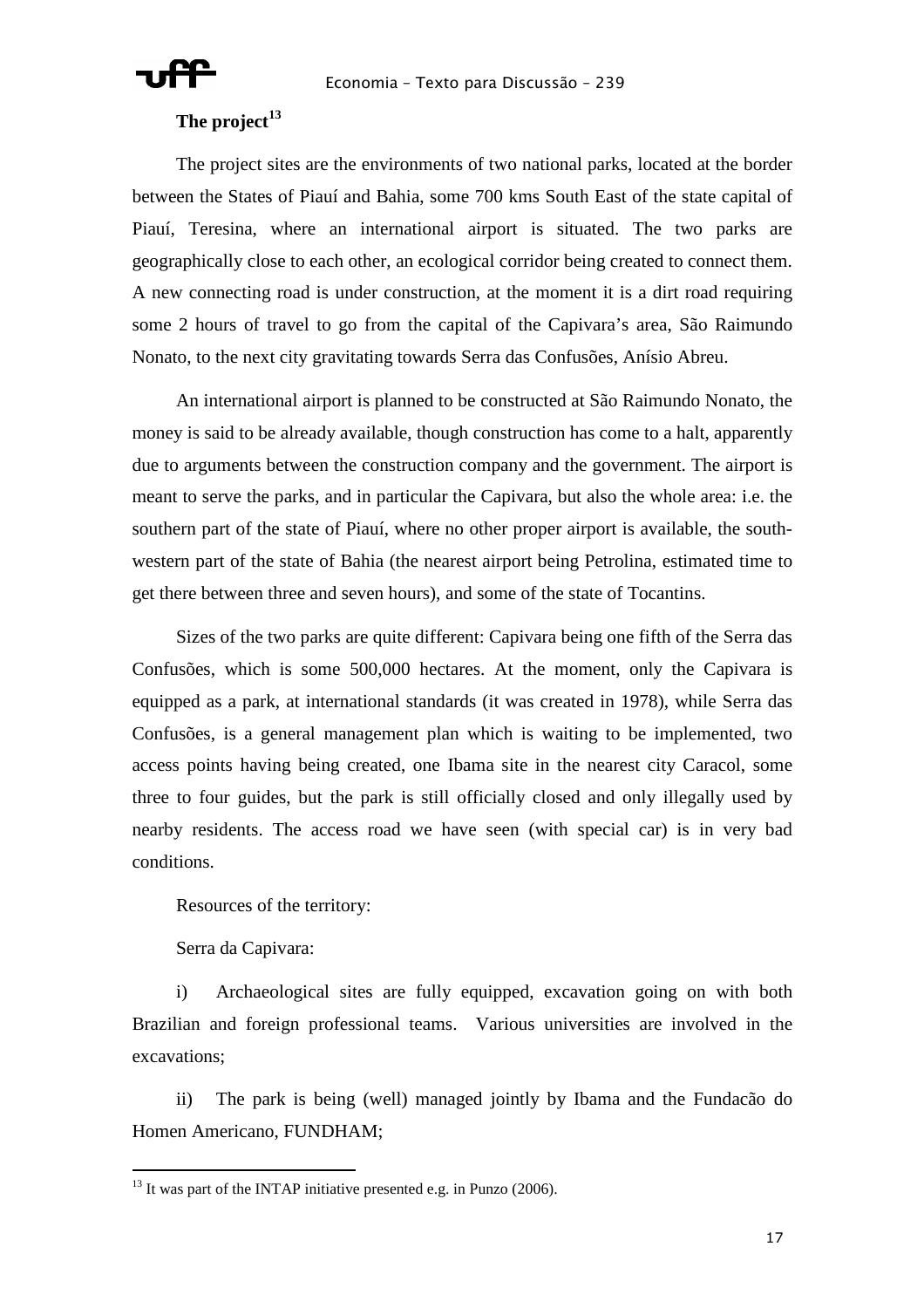

- iii) Natural sites are in good order, and themselves a tourist attractor;
- iv) In the park once a year there is a music festival.

Serra das Confusões:

Differently from Capivara's (that was created to preserve archaeological sites of worldwide importance), the motivation for creating the Serra das Confusões is preservation of a large section of indigenous forest and landscape, called *caatinga*. (The size of the park shows it.) Virtually no community lives inside the park, 98% of the owners having being already expropriated, the nearest settlements being in a corner of the park territory. As for resources,

i) landscape and vegetation that are amenable to various uses, from contemplation to scientific research (the *caatinga* is a quite special type of vegetation) and ecological education;

ii) some 40 archaeological sites have been already discovered, though only less than twenty registered by IPHAN. This shows that obviously early human presence was not limited to the Capivara site, and in fact we are told that the whole area, including outside the park(s) is literally populated by graphites.

iii) There is an important animal attraction, with birds and mammals of various sizes.

Thus**,** Serra das Confusões can be characterised as a unique combination of a natural park with archaeological sites, while the Serra da Capivara is an archaeological site in a similarly splendid natural landscape. This does not imply that the Serra das Confusões has no archaeological interest, on the contrary: this latter is however inserted in a much more varied portfolio of reasons of attraction.

Therefore**,** as the two parks complement each other, for this and related reasons it seems correct to treat them jointly in the light of local economic development.

The pressure of local *traditional* uses for and in the two parks comes basically from their *surrounding settled environment*, and it materializes in hunting, deforestation to bee breeding. Hunting together with the practice of clearing by fire are the two endemic plagues, threatening the park. The situation is rather worse in Serra das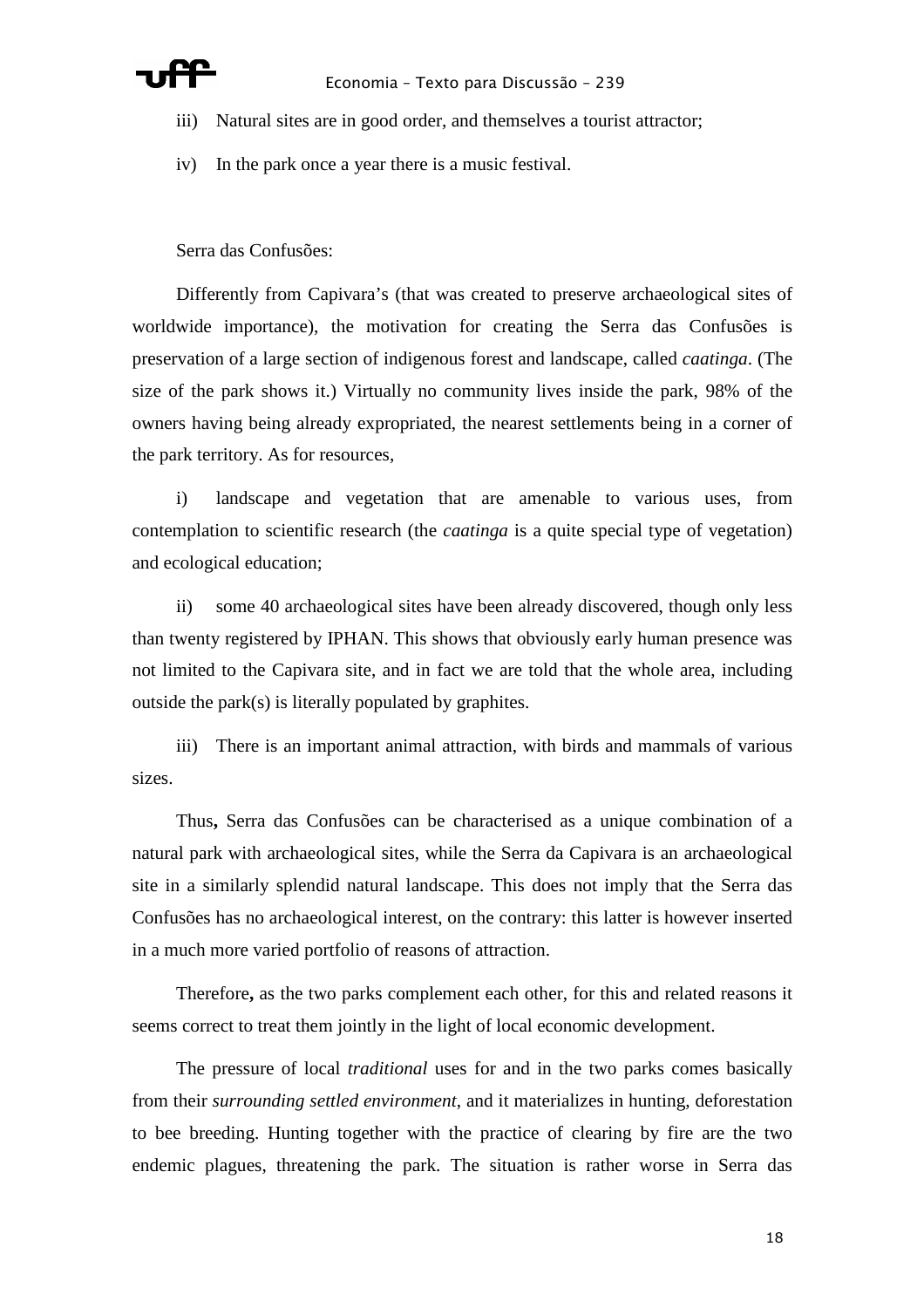Confusões due to the absence of any efficacious control by an insufficient number of guides and due to the size of the territory. In both cases, local communities resent the expropriation related with the creation of the parks, and puts in place various resistance actions.

The mere existence of the parks is therefore in serious jeopardy for lack of social sustainability. The only way to solve this problem is through political, social and economic involvement, (re)distribution of benefits and general education, e.g.,

i) education of the public (in particular at scholar level);

ii) a local communication campaign with the general public, already demanding information, and possibly with the establishment of permanent local info points;

iii) a campaign and measures ensuring the active involvement of the nearby communities in both the establishment and subsequent management of the park itself.

In particular as for iii) it is advisable to convert illegal users of the park into collaborators, e.g. hunters into part time touristic guides and in creators of paths into the caatinga. Income from guiding and similar activities has to replace real income from hunting.

The message to the communities has to go beyond the mere prohibition of certain activities, showing how to convert animals, forest etc., from exhaustible to renewable resources. The park gives them this chance. In fact, from the point of view of traditional stakeholders, parks have to be conceived also as economic enterprises. Their return or profitability in a strict sense may be small if calculated in the conventional management sense, so that we should think of them as worth less for their function of preservation (which is instead a constraint) than for the role of promoting economic development they can perform. We have to make the most of the latter, to socially and economically justify the sacrifices involved in their establishment. Economic valorisation of activities and products of the parks, because they are realized or originated in them, is to be viewed as the compensation for those activities and/or goods that we have to refrain to undertake in setting up a park. This valorisation redresses the economic balance between costs and benefits. This can be done in a variety of ways, but basically there are two guidelines: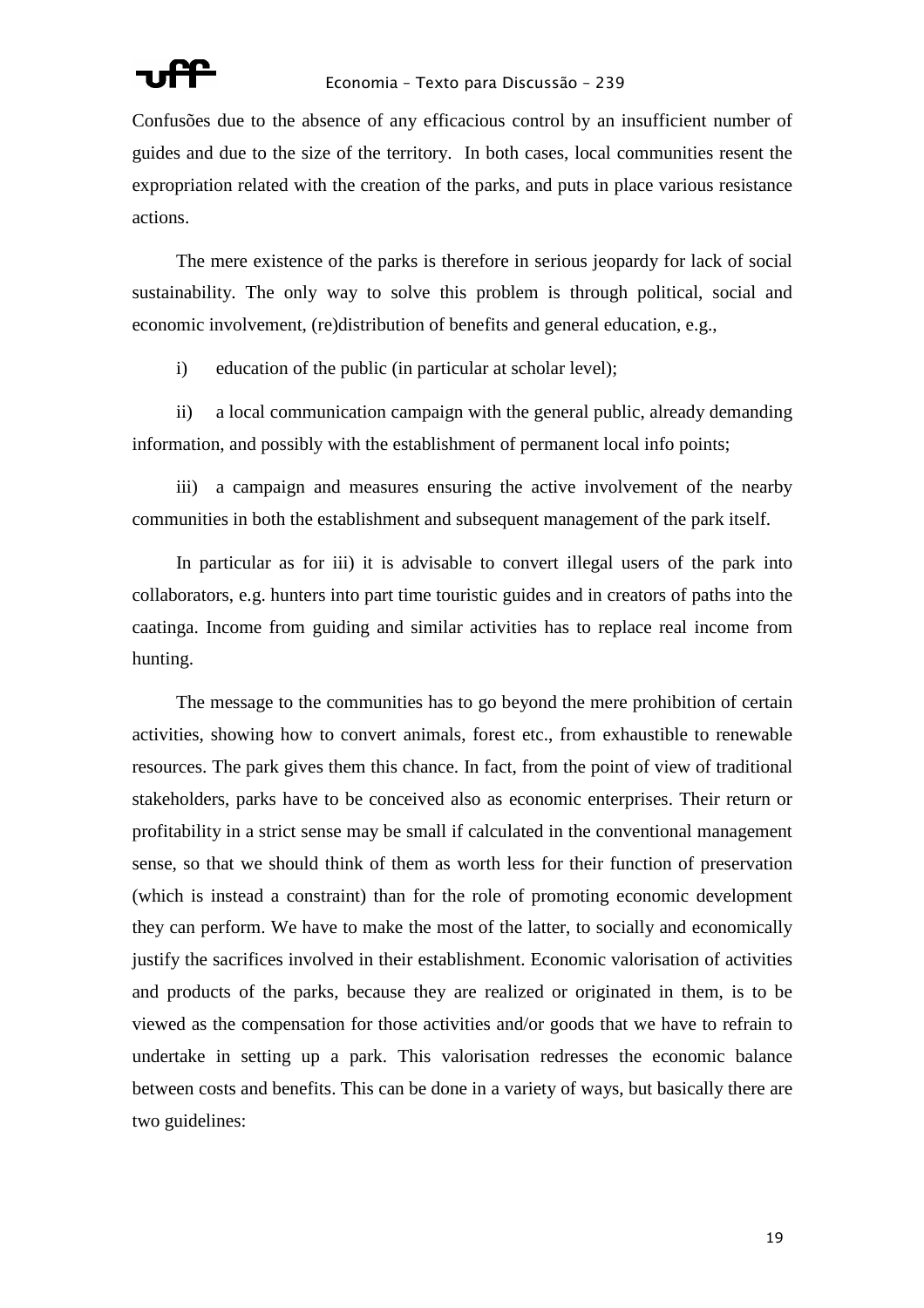i) think of a park, with nearby areas, as a whole productive structure, with its variety, delivering goods (fundamentally agro-food products, from food properly to medical plants and herbs) and preserving time honoured abilities, say in handicrafts. A park is created where either or both of them have managed to survive economic development.

ii) They are therefore part of the *cultural* (as complementary to the *naturalistic*) existence of the park. Therefore, we have to put in place a number of activities to cultivate those special natural and man-made goods, and to communicate the value added that lies in their being associated with the existence and preservation of the park.

More specifically in the areas of the Serras, there are some unique-quality agricultural products (honey and cashew) and special handicrafts that need to have specific actions directed to them, in order to ensure quality standards and improvement (education, producers' assistance, marketing techniques) as well as communication devices (say a park brand name and similar, as they have been experimented with successfully in the Italian parks).

- Resources outside the park(s):

The parks being regions where human presence has to be controlled, for purposes of planning economic activities, it is the territory containing them that has to be considered. This territory is the basin of both of them, containing some 9 municipalities plus a number of settlements, with a very difficult geographic hence communication structure, and virtually no paved road. Hence,

i) Important paved roads pass by and in fact delimit the borders of the relevant territory.

ii) There is a limited number of hotels, pousadas, and other forms of hospitality. Quality seems very poor in general, except for three cases we have observed, still the star system of classification is absent this showing that none qualifies.

iii) There is a limited number of restaurants and eating places, obs about quality are the same.

iv) There is an important culinary tradition, based on local unique ingredients.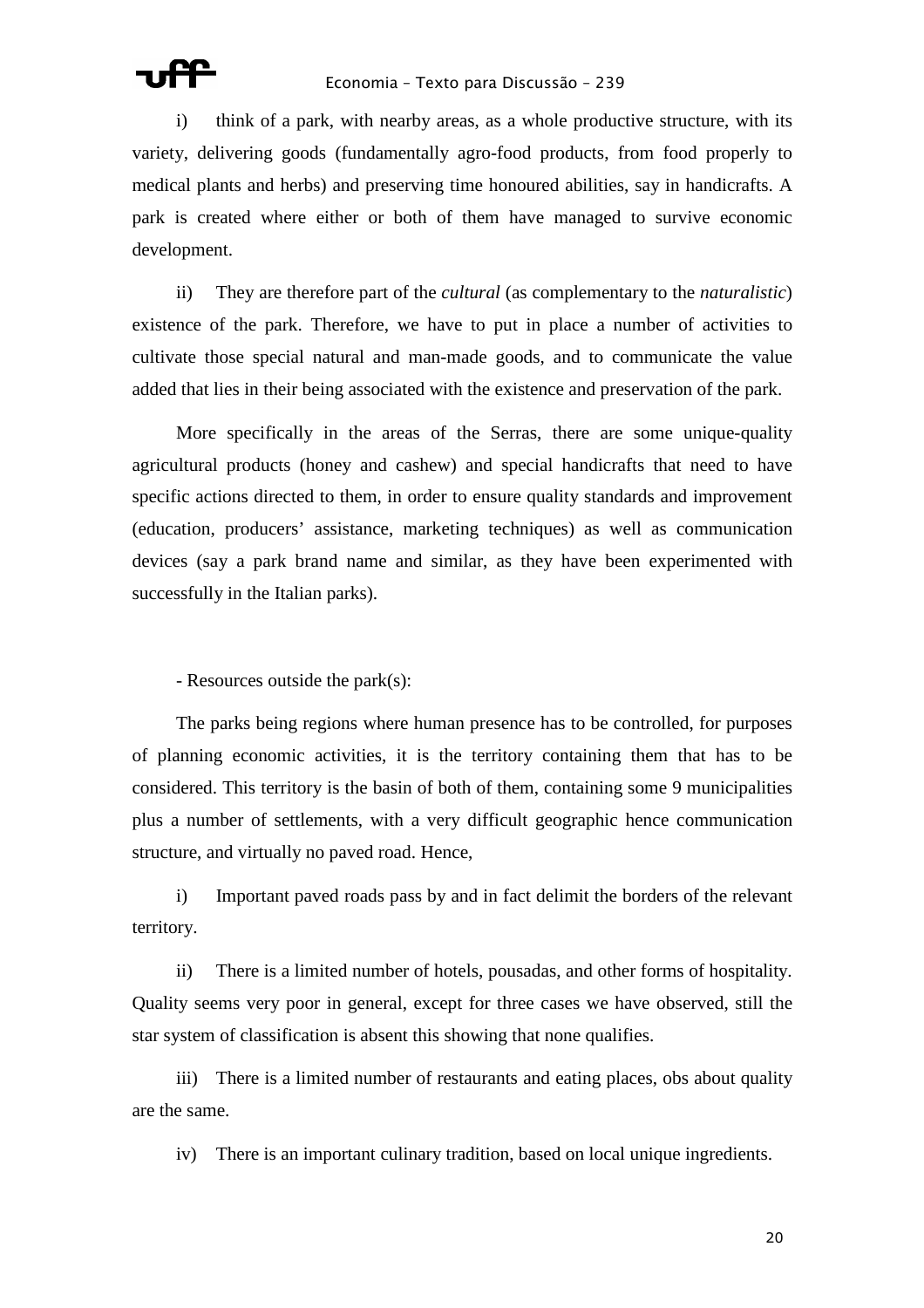v) There is some *artesanato*, lace work (which however has moved to the Delta), ceramics (valorised in São Raimundo Nonato with the production of small items in the colours of the archaeological sites), and other forms of using *caatinga* materials (seeds, timber) for semi-artistic uses.

vi) The general infrastructure is however poor, from roads to transport, to telephone services, both fixed and cellular, to shops etc.; this reflects the general state of poverty of the territory.

vii) Schools are unevenly distributed but they seem to exist, catering for a reasonable number of youths. Their quality levels are unknown, we know of the small or nil number of computers, very rare access to internet, which is however being promised through a satellite access (a project is being considered).

viii) There is a limited presence of a Federal University.

On the whole, the territory has potentialities for developing tourist attractions, but these potentialities can be unleashed only if and in parallel with its general social development. One can characterise the situation as *a pre-touristic phase*, demanding a variety of measures to be put in place. Of the two, of course, the piece of territory gravitating around Capivara seems to be in a way further developed, due essentially to the better resources *within* the park.

There are *two scenarios for tourist development* at the moment:

i) tourism is concentrated where it is, in the São Raimundo Nonato area (next to the Serra da Capivara). This flow will arrive at the airport and spend about one to two days in the park, being hosted in large size resort type of hotels. This is the easier scenario to implement and it is being considered by international investors. This is an extension of the existent flow. The tourist is motivated by interest in archaeology and history, she is an educated person ready to undertake a long journey for such interests. She has on the other hand little or no interest for the territory surrounding the park, and therefore will have very little impact on it, even economically.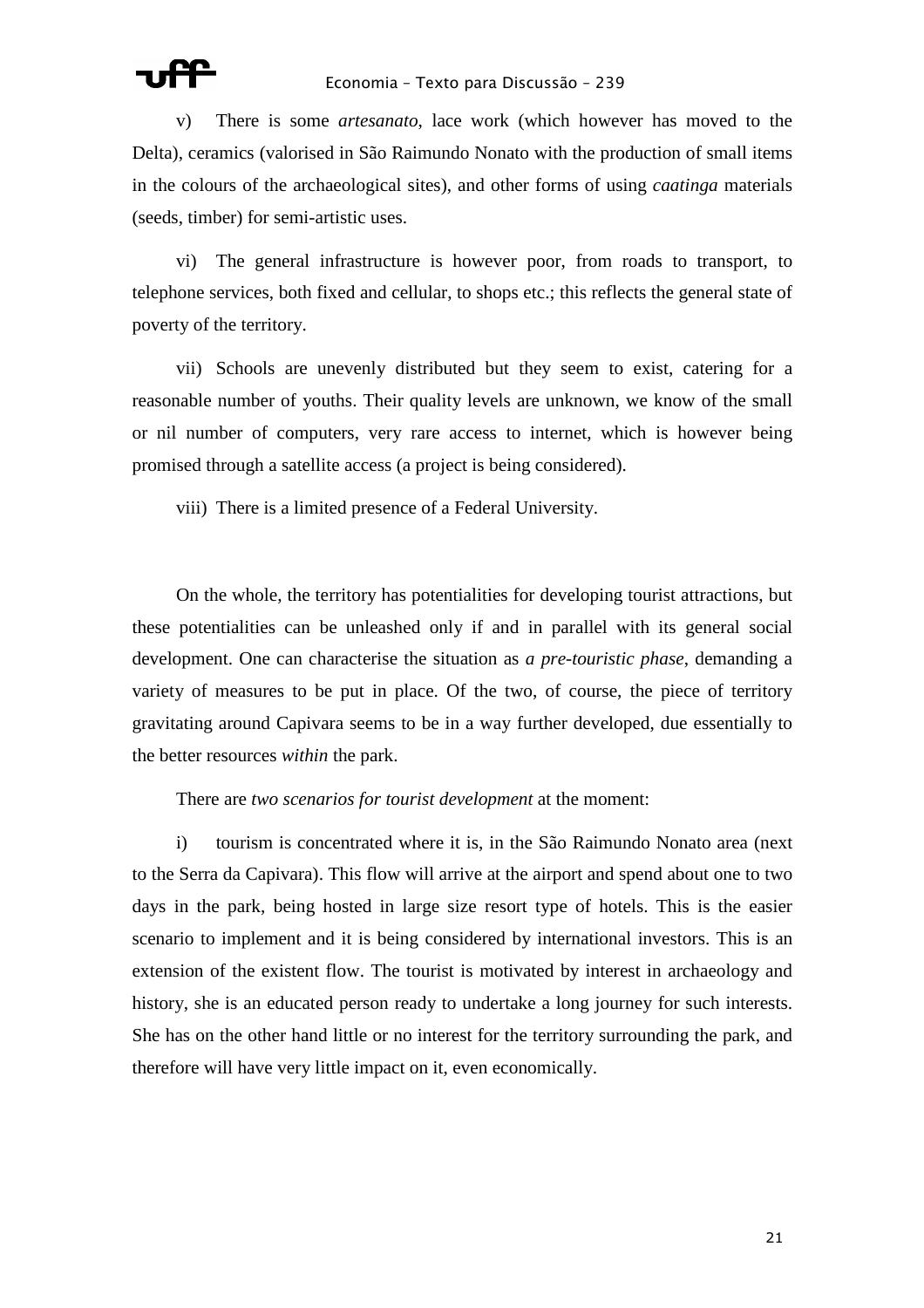As the income multiplier effect onto the local economy will be very small, the only way to produce sufficient income to motivate the large investment needed to develop the site touristically, is by generating large flows of short stay tourists. While the economic impact will be small or nil, the environmental impact will be large, also converting a sophisticated touristic attraction into a baraccoon-like site.

ii) the alternative scenario develops the two parks together, exploiting the above complementary characterisation, and focuses upon the various resources of the large territory embedding them. This scenario uses the foreseen airport as the gate to the territory, develops a circuit through the 9 municipalities, which is motivated by the presence of the two parks and the ecological territory but results into the acquaintance with its culture and traditions, with the people living there and their communities.

This scenario has a high multiplier effect upon the local economy, and therefore comparatively needs a smaller number of tourists to generate adequate income, which moreover will be spread around the territories and among economic activities, from hostelling to eating places to producers of local typical product and *artesanto*. The *bonus* from this sort of development is the enhancement of the general quality of services and products, thus also benefiting the local communities.

While scenario one demands a large private investor, and materialises in a single or few large self contained resorts, scenario two needs a number of local hostels and eating places, able to coordinate with each other, and various outlets for local produce. Its impact upon employment will comparatively be greater, too.

It is difficult to assess the financial viability of a project to develop the Serra das Confusões park as a tourist attractor; one may also wonder if it is good to do so. To find motivation sufficient to undertake to do something, one has to look for profitability elsewhere, in a *broader accounting sheet*, rather than in the accounts of the tourist operation alone. In other words, we may find that the worth in development of the area is more in economic and social side-effects indicated above. Adopting this wider perspective is precondition to considering the feasibility and the interest of the whole operation, and it has to have us plan and implement a number of actions. It points in particular to the fact that institutions in the broad sense, including not only political bodies but also citizens' associations, forums of various stakeholders and communities,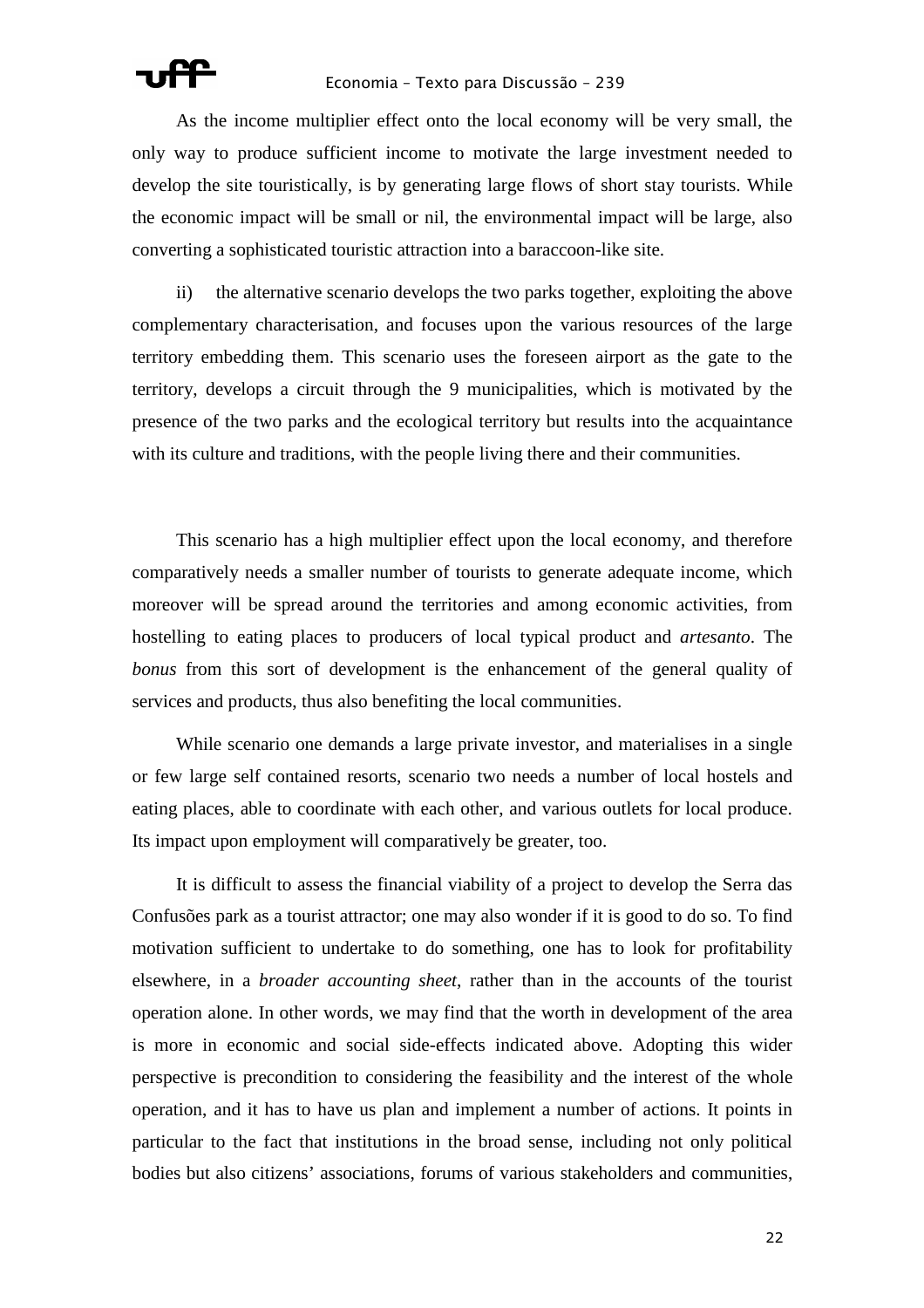etc, will have to be empowered as the recognition to their right of disposing of the resources they have a claim on.

It is however *also* as a way of minimising the risk of failure associated with the development project at the same time as representing a mechanism for risk sharing via an embedded system of incentives towards efficiency.

Only such middle institutions have to support any intervention, and all other means we can envisage are only supplementary risk reducing measures. Some ideas as to what sort of tourism types to target:

- i) We need not target one single type of tourism, but we can make of cultural variety of territorial attractions, a principal instrument of tourism sustainability, spreading across activities and seasons a comparatively greater number of tourists;
- ii) On the other hand, segmenting and differentiating tourism offer will allow for relatively lower capital intensive operations, hence giving a key role to locally born micro and small firms, and therefore it will permit a comparatively broader project within a tightly binding resource constraint. On the other hand, this operation will set in motion great human and immaterial capitals, thus tilting the balance of the tourist offer towards the valorisation of resources with long run positive effects on the communities of residents.
- iii) All this would result, on one hand, in positive externalities among different types of tourism services (example: accommodation, guiding, capability creation), the possibility of relevant cost savings through the mobilisation of existing expertises and other types of resources (once again, homes transformed into B&B at a market marginal cost much smaller than that of additional hotel rooms; refurbished village pousadas); finally, the implicit selection of tourists with tastes and interests compatible with the existing supply. The list of tourism niches, integrating the obvious archeologically interested ones, includes: special interest tourists, adventure tourism, cultural exchange programmes, in particular involving youths, farm and village tourism, which are all based upon the idea of offering the visitor a valuebased experience, and gather for visitors relatively less demanding in terms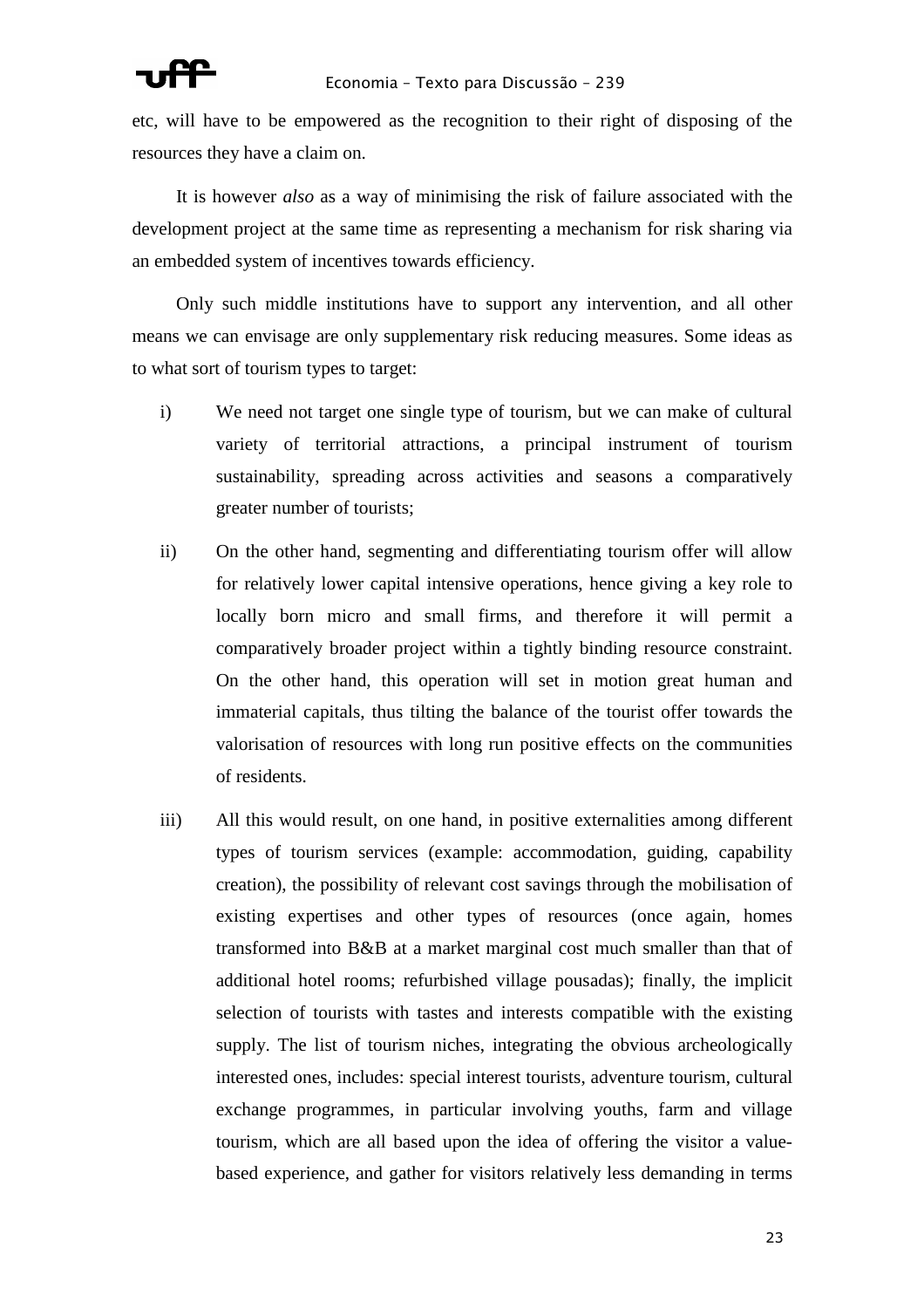

of comfort and other features of internationally owned operations, provided basic requirement be met as hygiene and sanitation, and this be compensated by the exceptionality of the experience.

- iv) the development of such niches will have to be supported by equally inventive additions to the local landscapes, from museums diffused across communities, to village centres for crafts and performing arts, and culinary schools, to courses and practice in botanical expertises and alternative indigenous medicine, etc.
- v) all this on its side demands a great human and social investment in capacity building in a socially diffused form, where new capacities are being formed from the time old ones.

### **6. Concluding remarks: sustainable tourism and basic income**

Clearly the research and policy agendas of sustainable tourism and basic income do not perfectly overlap. Sustainable tourism is about sustainable *development* - in the economic, social, cultural and environmental senses of it - whereas basic income is primarily about *rights*. However the two agendas may be congruent and complement each other in interesting ways. While basic income, as a entitlement view of compensation for the exclusive use of common resources, provides one solution to the hard problem of how to define fair compensation in the context of sustainable tourism, sustainable tourism in turn provides basic income agenda with a possible solution to the hard problem of how to have a basis for entitlement in the first place when it comes to really poor communities. So the prospects for more dialogue seem promising.

The contact with problems pertaining to sustainable tourism in our search for sources of riches to fund an unconditional basic income in poor communities has also disclosed other connections, which we have initially tried to work out as an intersection between a rights, a development and a redistributive views. While we already anticipated that development and redistributive concerns were not necessarily neglected by a UBI policy, the expectation that even underdeveloped communities were able to generate funds for the implementation of the UBI drawing on tourism had to be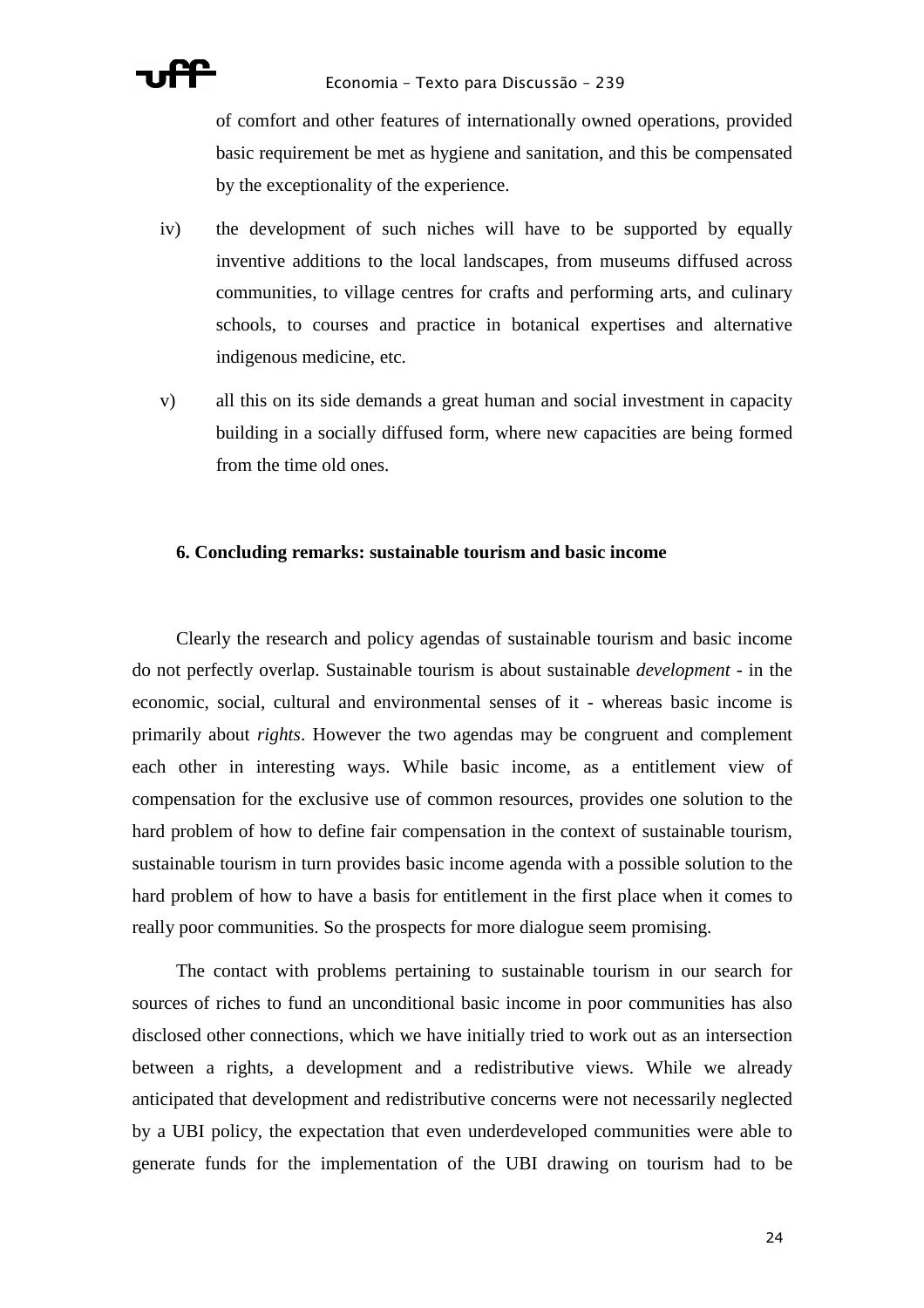

 $\overline{a}$ 

importantly qualified by the documented fact that sustainable tourism itself needs a previous level of development without which it either fails as a sustainable experience (and ends up by depleting the resources the services of which it exploits) or shall never come to life.

So, the sustainable tourism experiences/project reported here patently show that without an array of public policies – ranging from social services provision and income transfer to poor families, to provision of basic services and urban infrastructure, to activating policies (training, assistance), and much market making (coordination design of various kinds, proactive preference formation), and design and implementation of coordinating forums involving the whole array of stakeholders – no such experiences will ever rip the fruits promised by their local resources.

(To illustrate, let us just pick up three of the many needed policies, not yet mentioned. On the basis of recent research showing that extreme poverty and inequality in Brazil have not shrunk as a result of an increase in either domestic or international demand for touristic services in the country (Tagasako and Mollo, 2008; Blake et al. 2008), cash transfers to the poor are being advocated not only as a poverty relief policy but also as an "activation" tourism policy, i.e., as a sine qua non for the very poor to acquire the minimum requisites to get to engage in touristic production (Tagasako and Mollo 2008).<sup>14</sup> Another public policy, related to market making, is public involvement in proactive preference formation, whereby with community participation and under public coordination an effort may be made to retrieve the community's traditions, to enrich the cultural pool that may match the desire for otherness of the tourist. A third kind of policy that we may mention, one which seems crucial to internalizing the benefits of tourism, is the meta-policy of designing a governance structure that includes the active participation in the planning, implementation and monitoring of tourism initiatives, of all of the stakeholders, notably the usually absent community residents.)

The sustainable tourism experiences/projects have also shown that tourism opportunities can be and have been exploited quite often in a vertical-industrial scale, especially in less developed countries and with the active support of their governments,

<sup>&</sup>lt;sup>14</sup> In fact. Blake and co-authors conclude from their simulations that: "The lowest-income households are not... the main beneficiaries [of the increase in international demand for tourism], as households with low (but not the lowest) income benefit more from the earnings and price channel effects of tourism expansion. High- and medium-income households, followed by the low-income group, benefit most from the government channel effects, with the exception of the case when government directs the revenue from tourism expansion specifically towards the lowest income group"(124).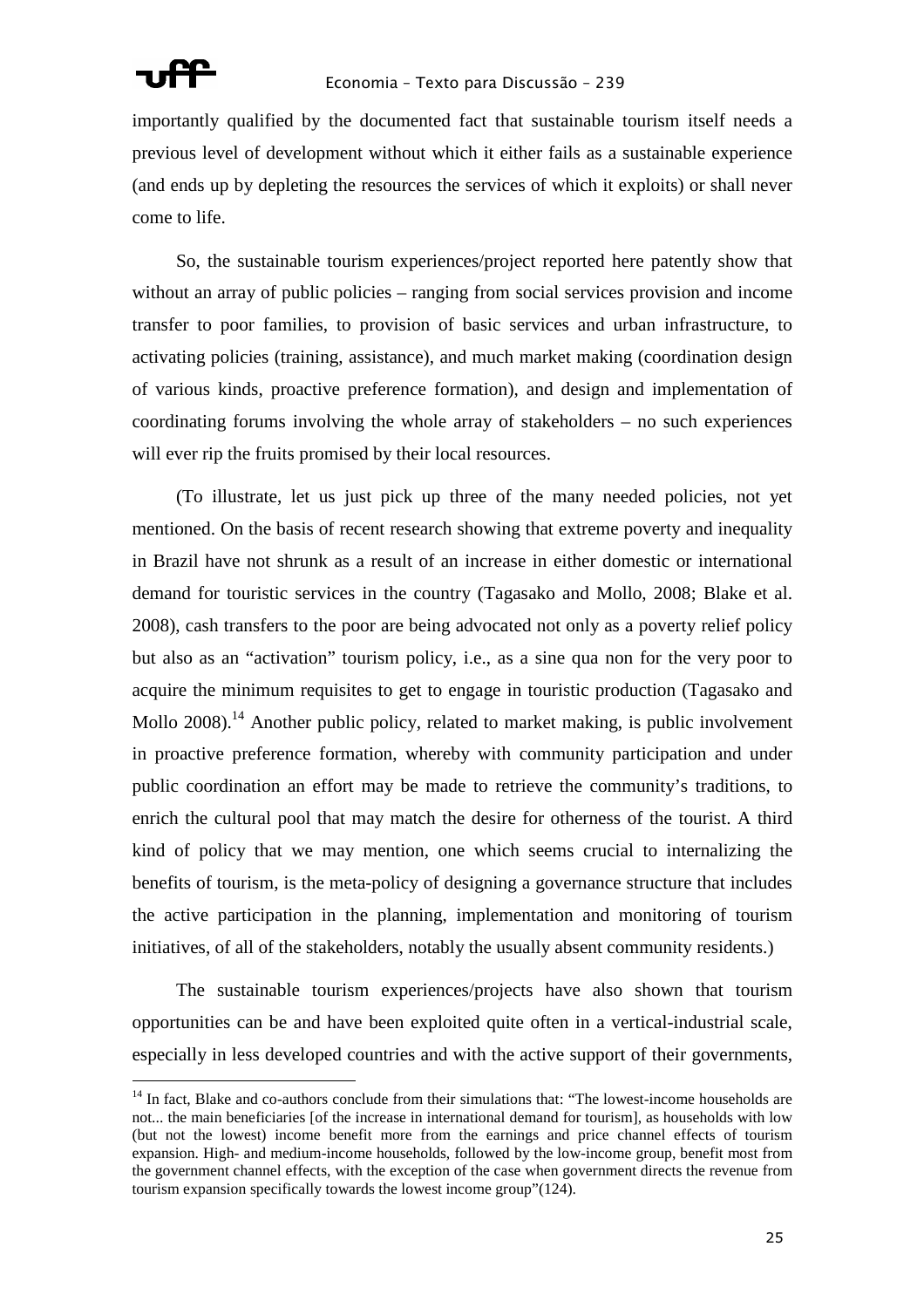

to the detriment of socially and environmentally sustainable development, and also to the detriment of sheer (long term) economic development, as the logic has been to seize the short term returns via intensive exploitation of local resources with scarcely any positive fallout. Typically the latter, more abundant experiences have been decapacitating and de-empowering of the local communities, while very likely generating less wealth than would otherwise be generated were the capabilities of the local communities to be activated and enriched. So, in the context of a tourism-funded basic income in poor communities, *previous development initiatives* are important to make tourism possible, but also the *style of development* matters to render what in principle might look like a bunch of exhaustible resources into really renewable ones, *thus preserving the basic income pool on a long term basis*. This question seems relevant as even an (extremist) exclusive concern with the feasibility of the basic income would thus recommend a concern with sustainability – in the context of tourism, we hope to have shown that our view of what the resources are is not naturalistic, as it includes natural resources as they have been culturally incorporated, and other cultural traditions.

Thus, development is important in order to create the riches where barely any exists, and public policies, as they tilt the balance from predatory to sustainable ways of exploiting the common pool, are then also central.

Basic income, in turn, may contribute to the reflection on tourism policies with its entitlement view of compensation, which may not be irrelevant when expropriation processes involving poor families occur, as seems to be the case of the construction of the national parks in Piauí. Expropriation may be quite a touchy subject in areas where families have had lifelong experiences of land deprivation. The ways out, considered in the project of the Serras in Piauí, to conflicts with communities previously established in the area of the parks are basically of the 'involvement and activating' type but perhaps from a real freedom perspective these people should also be given the option out of the development project.

Actually, this is a distinctive trait of BI policies: they intend to maximize individual real freedom (for example, they offer an opportunity for people who are not willing to participate in the project, e.g. the option of using their entitlement rights in some other way non related to production). They also intend to maximize moral or cultural pluralism, in the sense that they allow for collective choices as odd as the one of living at the outskirts of a productivist society, as for example does the (extremely poor)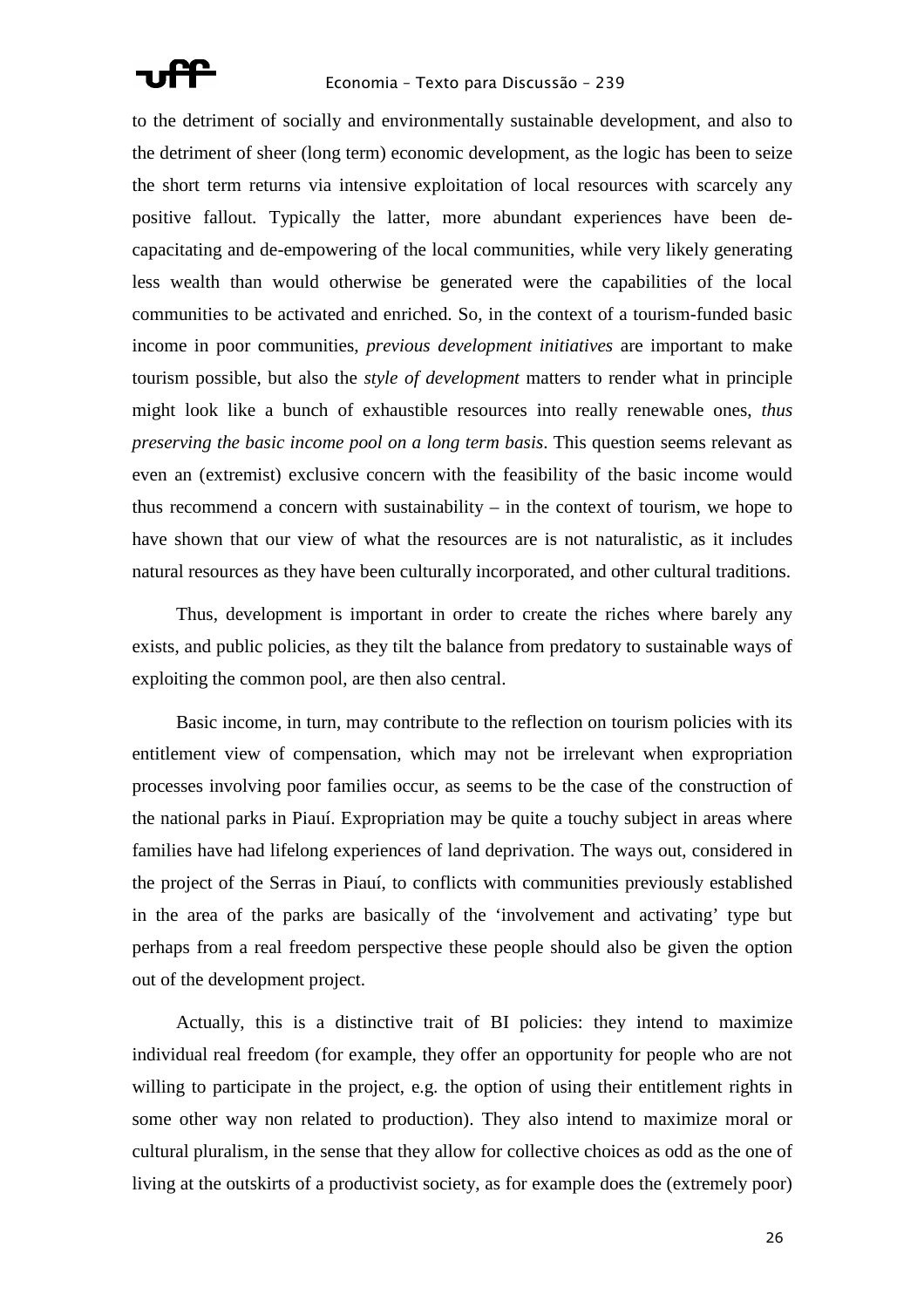

religious community of Rebelados in Cape Verde, which attracts the oblique nonetheless nostalgic eyes of passing byers, eventual tourists not allowed to get in.

# **References**

- Bimonte, S.; L. F. Punzo, (2006), "The evolutionary game between tourist and resident populations and Tourist Carrying Capacity", *International Journal of Technology and Globalization.*
- BLAKE, A. , ARBACHE, J., SINCLAIR, T. E TELES, V. Tourism and Poverty in Brazil, *Annals of Tourism Research*, Vol. 35, No. 1, pp. 107–126, 2008
- IBGE (2008*), Acesso a Transferências de Renda de Programas Sociais*, Rio de janeiro: IBGE.
- Kerstenetzky, C.L., (2002), "Por que se importar com a desigualdade", DADOS *Revista de Ciências Sociais*, Rio de Janeiro, Vol. 45, nº 4, 2002, pp. 649 a 675.
- Kerstenetzky, C.L., (2006), *Education and equality: a post-Rawlsian note*, Texto para Discussão UFF/Economia no. 192, Maio de 2006.
- Kerstenetzky, C.L., (2008), *Development and Redistribution: the case of the Bolsa Família program in Brazil*, unpublished manuscript.
- Kerstenetzky, J., (2006), *Turismo como atividade econômica: uma perspectiva institucionalista*, unpublished manuscript.
- Punzo *et als* (2007a), "Action for more sustainable European Tourism", Final Report of the Tourism Sustainability Group at the EC/DG Enterprise/Tourism.
- Punzo, L. F. (2007b), "Diagnostico del Cluster Turismo de Punta del Este (UY)", Cooperacion Union Europea con Uruguay/Ministerio de Industria DINAPYME, Montevideo, UY
- Punzo, L. F. (2006), "The international network to promote tourism against poverty (INTAP): Tourism in the globalization" in *Universidade:Cooperacao e Diversidade* Editora UFMG, Belo Horizonte (MG)- Brazil.
- Punzo, L. F. (2004), "Sostenibilidad del turismo y desarrollo económico local: El caso de la región Toscana", in *Econômica*, Niterói, vol. 4, n.2, pp.193-222.
- Tagasako and Mollo, M.L., (2007), Economia do Turismo e Combate à Pobreza no Brasil: potencialidades e o papel do governo na redução de desigualdades, *Turismo em Análise* , volume 19, n. 2, 2008 .
- Van Parijs, P., (2003), *Real Freedom for All What (if anything) can justify capitalism?*, Oxford: Clarendon Press.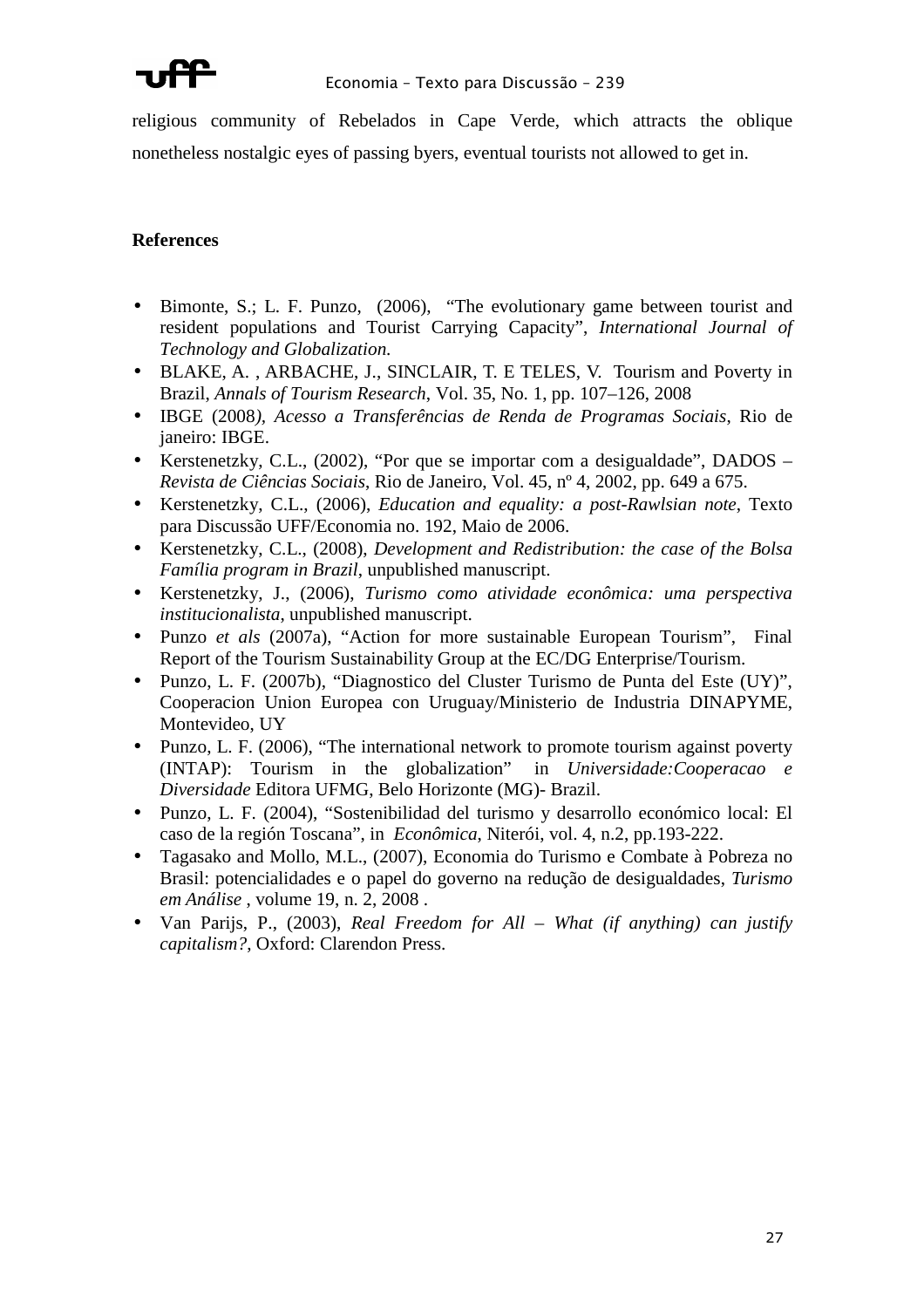

# **Lista de Textos para Discussão da Faculdade de Economia da Universidade Federal Fluminense:**

A partir do número 169 os textos estão disponíveis online (http://www.uff.br/econ/) , no formato PDF.

| <b>TD 117</b> | Deflação, depressão e recuperação econômica: uma abordagem keynesiana.<br>João Sicsú & Helder Ferreira de Mendonça                                                                    |
|---------------|---------------------------------------------------------------------------------------------------------------------------------------------------------------------------------------|
| <b>TD 118</b> | Possibilidades de análise da conjuntura mundial<br>Theotônio dos Santos                                                                                                               |
| <b>TD 119</b> | Globalização e mundialização do capital: o estágio atual do capitalismo contemporâneo<br>nas visões de Chesnais e Minsky<br>Victor Hugo Klagsbrunn                                    |
| <b>TD 120</b> | O Mercado como Teoria da Sociedade: o radicalismo filosófico de Adam Smith<br>Angela Ganem                                                                                            |
| <b>TD 121</b> | Hayek's Social Philosophy: the evolutionary versus the evolutionist<br>célia de Andrade Lessa Kertenetzky                                                                             |
| <b>TD 122</b> | Legitimate inequalities: towards a complex-egalitarianism<br>Célia de Andrade Lessa Kertenetzky                                                                                       |
| <b>TD 123</b> | Déficit Fiscal no Brasil: uma análise do seu comportamento no período Pós-Real<br>Helder Ferreira de Mendonça                                                                         |
| <b>TD 124</b> | A Defesa do mercado no Brasil: o pensamento apologético de Roberto Campos<br>Angela Ganem                                                                                             |
| <b>TD 125</b> | Eficiência, objetivo e coordenação da política macroeconômica no período 1974-79<br>João Sicsú                                                                                        |
| <b>TD 126</b> | A Utilização de mercados de licenças de emissão para o controle do efeito estufa e os<br>custos de transação<br>Maria Bernadete Sarmiento Gutierrez & Mário Jorge Cardoso de Mendonça |
| <b>TD 127</b> | Reforma agrária e globalização da economia: o caso do Brasil<br>Carlos E. Guanziroli                                                                                                  |
| <b>TD 128</b> | Matemática e aplicações<br>Renata R.Del-Vecchio & Rosa Maria Nader D. Rodrigues                                                                                                       |
| <b>TD 129</b> | O Conceito de normalidade econômica Marshalliano e o discricionarismo monetário de<br>Keynes<br>João Sicsú                                                                            |
| <b>TD 130</b> | Qual o valor do Auto-Interesse?<br>Célia de Andrade Lessa Kertenetzky                                                                                                                 |
| <b>TD 131</b> | A Teoria da Independência do Banco Central: uma interpretação crítica<br>Helder Ferreira de Mendonça                                                                                  |
| <b>TD 132</b> | Dilema da Sociedade Salarial: realismo ou ceticismo instrumental<br>Mário Duayer                                                                                                      |
| <b>TD 133</b> | O Desemprego no Feminino<br>Hildete Pereira de Melo                                                                                                                                   |
| <b>TD 134</b> | A Teoria e o Método do Espelho da História<br>Angela Ganem                                                                                                                            |
| <b>TD 135</b> | A Mensuração da Independência do Banco do Brasil<br>Helder Ferreira de Mendonça                                                                                                       |
| <b>TD 136</b> | Economia e Filosofia: tensão e solução na obra de Adam Smith<br>Angela Ganem                                                                                                          |
| <b>TD 137</b> | Inveja Igualitária<br>Célia de Andrade Lessa Kerstenetzky                                                                                                                             |
| <b>TD 138</b> | Dedutivismo e "Teoria Econômica"<br>André Guimarães Augusto                                                                                                                           |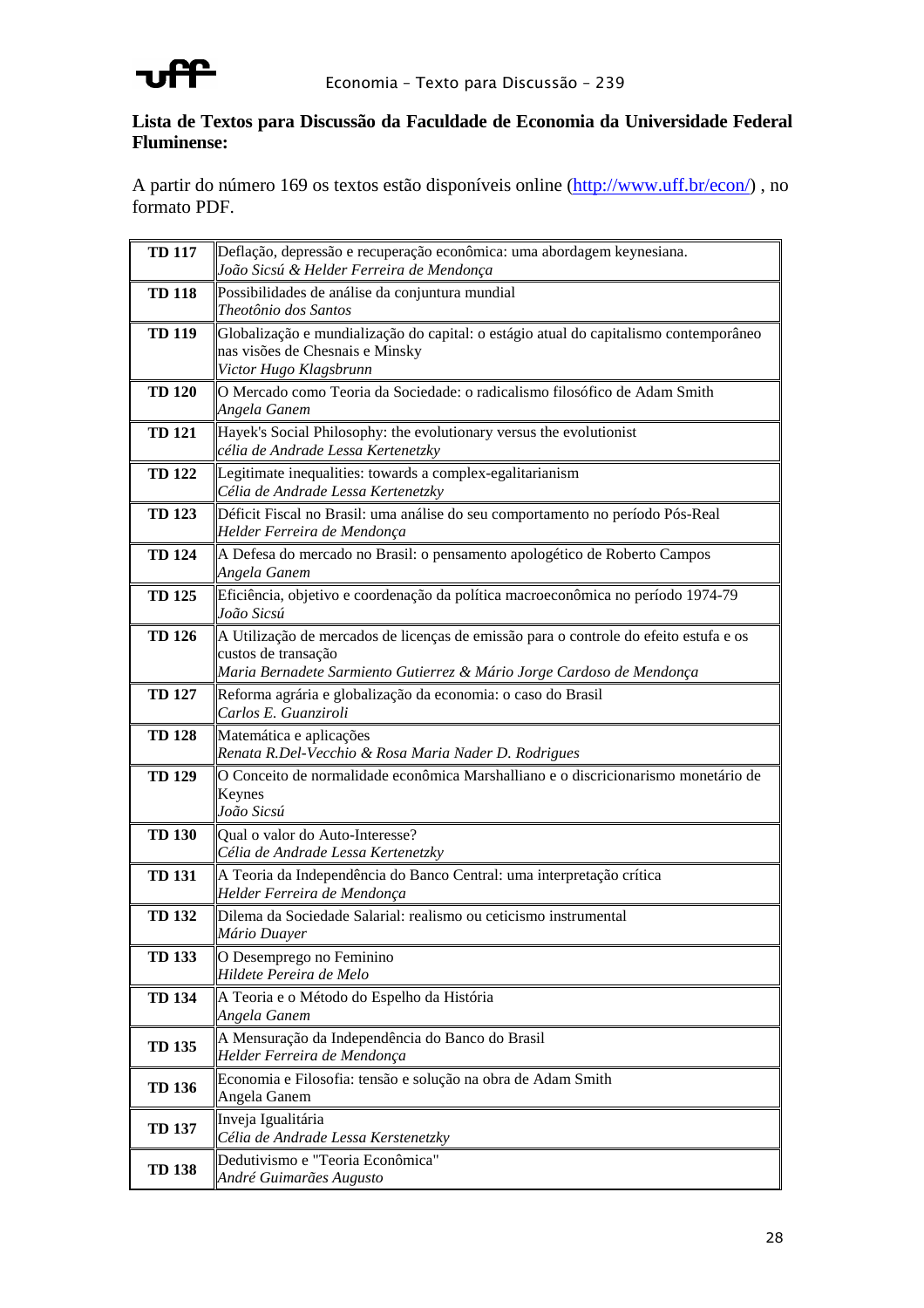

| <b>TD 139</b> | A Economia Política da Privatização<br>Ruth Helena Dweck                                                                                                                                                     |
|---------------|--------------------------------------------------------------------------------------------------------------------------------------------------------------------------------------------------------------|
| <b>TD 140</b> | O Trabalho Feminino no Mundo Rural<br>Hildete Pereira de Melo                                                                                                                                                |
| <b>TD 141</b> | Marx, Sraffa e a "Nova" Solução para o problema da Transformação<br>Marcelo José Braga Nonnenberg                                                                                                            |
| <b>TD 142</b> | Credible Monetary Policy: A Post Keynesian Approach<br>João Sicsú                                                                                                                                            |
| <b>TD 143</b> | Série de Pagamentos Lineares Convergentes: uma abordagem didática<br>Antônio da Costa Dantas Neto                                                                                                            |
| <b>TD 144</b> | Metas de Inflação: Uma análise preliminar para o caso brasileiro<br>Helder Ferreira de Mendonça                                                                                                              |
| <b>TD 145</b> | Teoria e Evidências do Regime de Metas Inflacionárias: Algumas observações críticas<br>preliminares<br>João Sicsú                                                                                            |
| <b>TD 146</b> | Regimes Monetários e a Busca da Estabilidade de Preços: O uso de metas para a taxa de<br>câmbio, agrgados monetários e inflação<br>Helder Ferreira de Mendonça                                               |
| <b>TD 147</b> | As Atividades de P&D e o Sistema Financeiro: o papel de uma Agência Especial de<br>Seguros de empréstimos no Brasil<br>João Sicsú & Eduardo da Motta Albuquerque                                             |
| <b>TD 148</b> | Equilíbrio em Contratos Indexados: uma abordagem didática<br>Antônio da Costa Dantas Neto                                                                                                                    |
| <b>TD 149</b> | Adam Smith e a Questão Distributiva: Uma breve resenha da literatura<br>Rodrigo Mendes Gandra                                                                                                                |
| <b>TD 150</b> | Restrição Externa, Padrões de Especialização e Crescimento Econômico<br>Luiz Daniel Willcox de Souza                                                                                                         |
| <b>TD 151</b> | Do Choque Hetrodoxo à Moeda Indexada: concepções teóricas para se eliminar alta<br>inflação crônica brasileira.<br>Rodrigo Mendes Gandra                                                                     |
| <b>TD 152</b> | A Inconsistência Temporal, o Viés Inflacionário e a Tese da Independência do Banco<br>Central<br>André de Melo Modenesi                                                                                      |
| <b>TD 153</b> | Breve História do Juro: Uma abordagem dissertativa Instrumental de Finanças<br>Antônio da Costa Dantas Neto                                                                                                  |
| <b>TD 154</b> | O Dinheiro e as Formas Monetárias<br>André Guimarães Augusto                                                                                                                                                 |
| <b>TD 155</b> | A Teoria da credibilidade da política monetária: desdobramento do debate regras versus<br>discrição<br>Helder Ferreira de Mendonça                                                                           |
| <b>TD 156</b> | Accumulation Regimes, Macroeconomic Structure and Capacity Utilization: a<br>reconsideration of the relation between income distribution and economic growth in post<br>keynesian models<br>José Luís Oreiro |
| <b>TD 157</b> | O Seguro Desemprego é ainda uma Boa Idéia: o caso brasileiro<br>Hildete Pereira de Melo & Lena Lavinas                                                                                                       |
| <b>TD 158</b> | A teoria do Capital Humano, as Teorias da Segmentação e a Literatura Institucionalista:<br>proposições de políticas públicas e implicações sobre a distribuição de renda<br>Leonardo M. Muls                 |
| <b>TD 159</b> | Bolhas Racionais, Ciclo de Preços de Ativos e Racionalidade Limitada: uma avaliação<br>crítica dos modelos neoclássicos de bolhas especulativas<br>José Luís Oreiro                                          |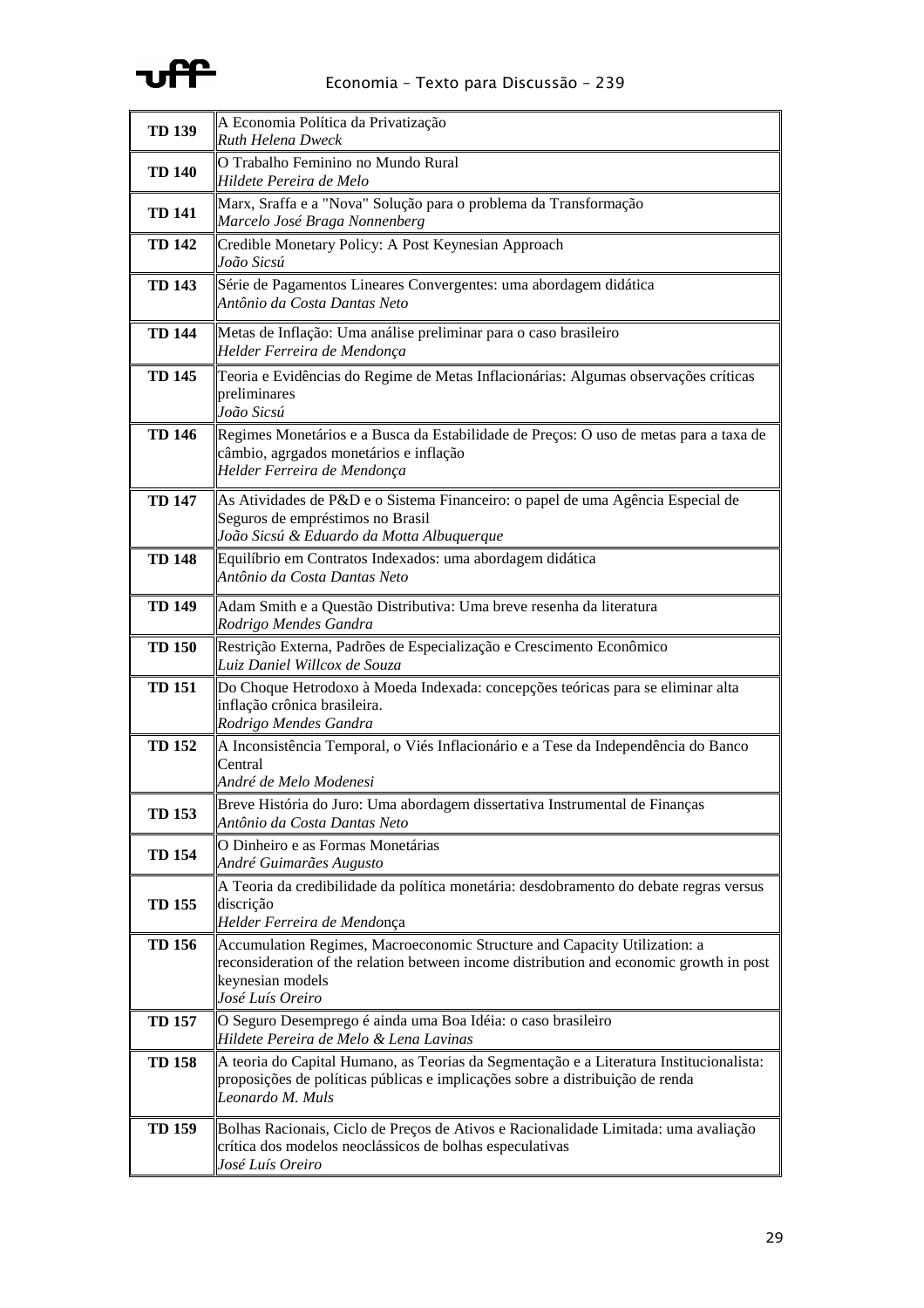

| <b>TD 160</b> | A Independência do Banco Central e Coordenação de Políticas<br>Hélder Ferreira de Mendonça                                                                                                                                           |
|---------------|--------------------------------------------------------------------------------------------------------------------------------------------------------------------------------------------------------------------------------------|
| <b>TD 161</b> | O Federalismo Norte-Americano: a "Era Reagan" e suas consequências<br><b>Ruth Helena Dweck</b>                                                                                                                                       |
| <b>TD 162</b> | Moeda Única: teoria e reflexão para o caso do Mercosul<br>Helder Ferreira de Mendonça & Anabel da Silva                                                                                                                              |
| <b>TD 163</b> | Plano Real: da âncora monetária à âncora cambial<br>André de Melo Modenesi                                                                                                                                                           |
| <b>TD 164</b> | Micronegócios Urbanos Numa Perspectiva de Gênero<br>Hildete Pereira de Melo & Alberto Di Sabbato                                                                                                                                     |
| <b>TD 165</b> | Acumulação de Capital, Utilização da Capacidade Produtiva e Inflação: Uma análise a<br>partir de um modelo pós-keynesiano não-linear<br>José Luís Oreiro & Victor Leonardo de Araújo                                                 |
| <b>TD 166</b> | Testing for Adverse Selection in the Brazilian Health Plan Market<br>Alexey T.S. Wanick & Marcelo Resende                                                                                                                            |
| <b>TD 167</b> | Teoria fiscal da determinação do nível de preços: uma resenha<br>Helder Ferreira de Mendonça                                                                                                                                         |
| <b>TD 168</b> | Faculdade da Economia da UFF – 60 anos de história<br>Hildete Pereira de Melo                                                                                                                                                        |
| <b>TD 169</b> | Linha de pobreza: um olhar feminino<br>Hildete Pereira de Mello                                                                                                                                                                      |
| <b>TD 170</b> | Interactive Individualism: an essay on Hayek's methodological individualism<br>Celia Lessa Kerstenetzky                                                                                                                              |
| <b>TD 171</b> | Globalização tecnológica das EMN: efeitos sobre a especialização e convergência de<br>países catch-up na América Latina<br>Ana Urraca Ruiz                                                                                           |
| <b>TD 172</b> | O PROER no centro de reestruturação bancária brasileira dos anos noventa<br>Carlos Augusto Vidotto                                                                                                                                   |
| <b>TD 173</b> | Metodologia para a recuperação do PIB trimestral utilizando modelos univariados e<br>multivariados em espaço de estado com valores omissos, benchmarking, variáveis<br>explicativas e heterocedasticidade<br>Luiz Fernando Cerqueira |
| <b>TD 174</b> | Estoque e Produtividade de Capital Fixo - Brasil, 1940-2004<br>Lucilene Morandi                                                                                                                                                      |
| <b>TD 175</b> | Desigualdade intra-grupos educacionais e crescimento: um tema emergente<br>Ana Czeresnia Costa e Celia Lessa Kerstenetzky                                                                                                            |
| <b>TD 176</b> | Intra-industry trade with emergent countries: What we can learn from Spanish data?<br>Juliette M. Baleix e Ana I. Moro-Egido                                                                                                         |
| <b>TD 177</b> | Os afazeres domésticos contam<br>Hildete Pereira de Melo, Claudio Monteiro Considera e Alberto Di Sabatto                                                                                                                            |
| <b>TD 178</b> | Uma breve história da defesa da concorrência<br>Claudio Monteiro Considera                                                                                                                                                           |
| <b>TD 179</b> | Em Direção as Metas de Desenvolvimento do Milênio: uma análise regional<br>Rosane Mendonça                                                                                                                                           |
| <b>TD 180</b> | Políticas Sociais: focalização ou universalização?<br>Celia Lessa Kerstenetzky                                                                                                                                                       |
| <b>TD 181</b> | A Importância de Evidências Econômicas para a Investigação de Cartéis - A Experiência<br><b>Brasileira</b><br>Claudio Monteiro Considera e Gustavo F. de Seixas Duarte                                                               |
| <b>TD 182</b> | Federalismo Fiscal – Experiências Distintas: Estados Unidos e Brasil<br><b>Ruth Helena Dweck</b>                                                                                                                                     |
| <b>TD 183</b> | Uma avaliação dos custos e benefícios da educação pré-escolar no Brasil<br>Ricardo Barros e Rosane Mendonça                                                                                                                          |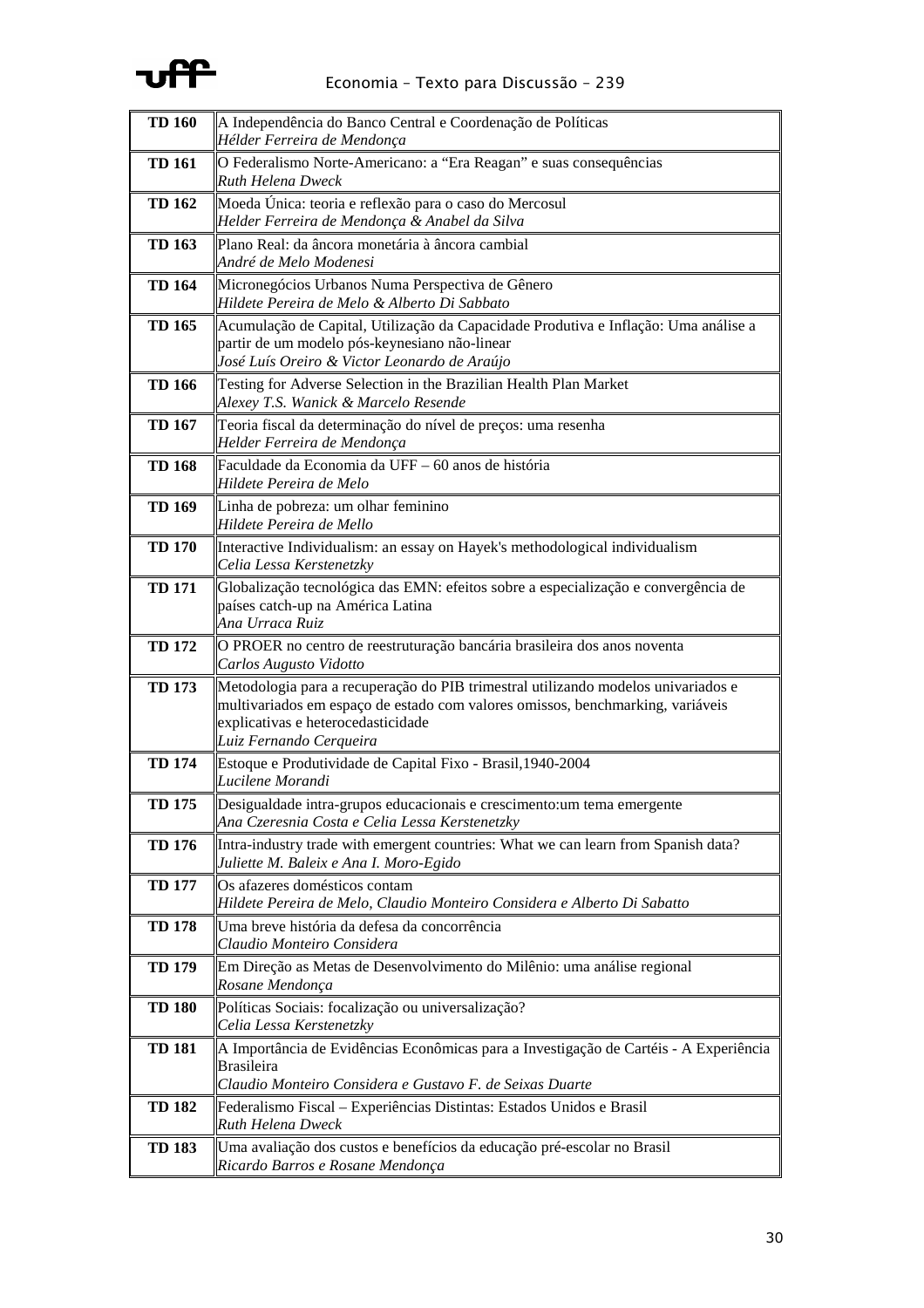

| <b>TD 184</b> | Progresso e pobreza na Economia Política Clássica<br>Celia Lessa Kerstenetzky                                                                                                                                    |
|---------------|------------------------------------------------------------------------------------------------------------------------------------------------------------------------------------------------------------------|
| <b>TD 185</b> | Padrões de consumo, energia e meio ambiente<br>Claude Cohen                                                                                                                                                      |
| <b>TD 186</b> | Agronegócio no Brasil: perspectivas e limitações<br>Carlos Enrique Guanziroli                                                                                                                                    |
| <b>TD 187</b> | The Monetary Transmission Mechanism in Brazil: Evidence from a VAR Analysis<br>Viviane Luporini                                                                                                                  |
| <b>TD 188</b> | Experiências de desenvolvimento territorial rural no Brasil<br>Carlos Enrique Guanziroli                                                                                                                         |
| <b>TD 189</b> | Conceitos de sustentabilidade fiscal<br>Viviane Luporini                                                                                                                                                         |
| <b>TD 190</b> | Regulation school and contemporary heterodoxies<br>André Guimarães Augusto                                                                                                                                       |
| <b>TD 191</b> | Micro and macro relations in a monetary production economy<br>Carmem Feijó                                                                                                                                       |
| <b>TD 192</b> | Education and equality: a post-Rawlsian note<br>Celia Lessa Kesrtenetsky                                                                                                                                         |
| <b>TD 193</b> | Potential growth and structural changes: An analysis of the European case<br>Mario Amendola, Bernhard Böhm, Jean-Luc Gaffard, Lionel Nesta, Lionello F. Punzo,<br>Francesco Saraceno                             |
| <b>TD 194</b> | Uma análise das principais causas da queda recente na desigualdade de renda brasileira<br>Ricardo Barros, Mirela de Carvalho, Samuel Franco e Rosane Mendonça                                                    |
| <b>TD 195</b> | Fiscal federalism as a political instrument - distinct experiences: United States of<br>America and Brazil<br>Ruth Helena Dweck                                                                                  |
| <b>TD 196</b> | Atividade Monetária entre 1964 e o Início de 1986<br>Luiz Fernando Cerqueira                                                                                                                                     |
| <b>TD 197</b> | Expectativas, Déficit, Senhoriagem e Inflação<br>Luiz Fernando Cerqueira                                                                                                                                         |
| <b>TD 198</b> | La inversión directa de España en Brasil y América Latina<br>Ángeles Sánchez Díez                                                                                                                                |
| <b>TD 199</b> | Exogeneity of Money Supply in Brazil from 1966 to 1985: Full Version<br>Luiz Fernando Cerqueira                                                                                                                  |
| TD 200        | ∥Dinâmica da Inflação no Brasil, 1960-2005.<br>Luiz Fernando Cerqueira                                                                                                                                           |
| <b>TD 201</b> | Demanda por Moeda, Senhoriagem e Megainflação.<br>Luiz Fernando Cerqueira                                                                                                                                        |
| <b>TD 202</b> | Metodologia para a periodização endógena da taxa de inflação no Brasil e aproximação<br>de seus modelos ARIMA, 1960 a 2005.<br>Luiz Fernando Cerqueira                                                           |
| <b>TD 203</b> | La libertà di scelta nella sfera produttiva: l'impresa capitalistica e l'impresa autogestita.<br>Ernesto Screpanti                                                                                               |
| <b>TD 204</b> | Notas Sobre a Produtividade Industrial<br>Carmem Aparecida Feijó e Paulo Gonzaga M. de Carvalho                                                                                                                  |
| <b>TD 205</b> | Influência dos Processos Interativos no Desempenho Inovativo de Empresas Inseridas em<br>Aglomerações Produtivas Intensivas em Conhecimento<br>Fabio Stallivieri, Marcelo Matos e Gustavo José Guimarães e Souza |
| <b>TD 206</b> | Da Estruturação ao Equilíbrio Fiscal: uma análise das finanças públicas estaduais no<br>governo FHC<br>Ana Paula Mawad e Viviane Luporini                                                                        |
| <b>TD 207</b> | Desenvolvimento Financeiro e Desigualdade de Renda: evidências para o caso brasileiro<br>Camille Bendahan Bemerguy e Viviane Luporini                                                                            |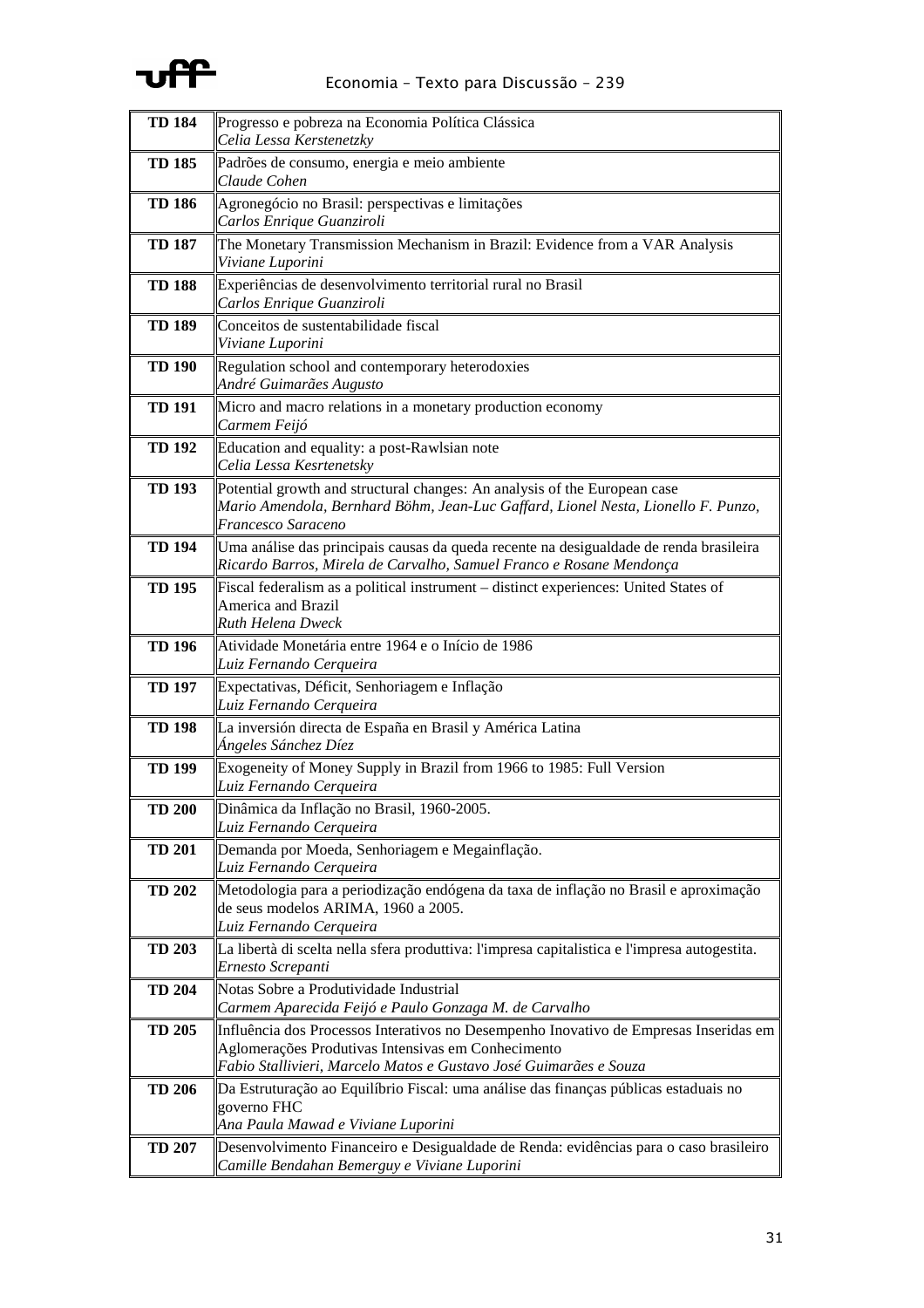

| <b>TD 208</b> | Instabilidade Internacional e Hegemonia: notas sobre a evolução do Sistema Monetário                                                                                                                                        |
|---------------|-----------------------------------------------------------------------------------------------------------------------------------------------------------------------------------------------------------------------------|
|               | Internacional<br>Mario Rubens de Mello Neto e Victor Leonardo de Araújo                                                                                                                                                     |
| <b>TD 209</b> | Apontamentos para uma Teoria da Corrupção: uma visão a partir da Sociologia<br>Econômica                                                                                                                                    |
|               | Ralph Miguel Zerkowski                                                                                                                                                                                                      |
| <b>TD 210</b> | Filosofia da ciência e metodologia econômica: do positivismo lógico ao realismo crítico<br>Carolina Miranda Cavalcante                                                                                                      |
| <b>TD 211</b> | Imigrantes portugueses no Brasil a partir dos recenseamentos populacionais do século<br>XX: um estudo exploratório<br>Hildete Pereira de Melo e Teresa Cristina Novaes Marques                                              |
| <b>TD 212</b> | Conteúdo de trabalho feminino no comércio exterior brasileiro<br>Marta dos Reis Castilho                                                                                                                                    |
| <b>TD 213</b> | Regulação ou Cooptação? A Ação do Ministério da Agricultura e Pecuária (MAPA)<br>através das Câmaras Setoriais e Temáticas da Agricultura entre 2002 e 2006<br>Carlos E. Guanziroli, Marco B. Ortega e Carlos Américo Basco |
| <b>TD 214</b> | Reputação e Transparência da Autoridade Monetária e Comportamento da Firma<br>Bancária<br><b>Gabriel Caldas Montes</b>                                                                                                      |
| <b>TD 215</b> | Trabalho reprodutivo no Brasil: quem faz?<br>Hildete Pereira de Melo e Marta dos Reis Castilho                                                                                                                              |
| <b>TD 216</b> | Metodologia de estimação do PIB trimestral utilizando procedimentos de cointegração e<br>filtros de Kalman<br>Luis Fernando Cerqueira                                                                                       |
| <b>TD 217</b> | An Approach for Testing Money Supply Exogeneity in Brazil Mixing Kalman Filter and<br><b>Cointegration Procedures</b><br>Luis Fernando Cerqueira                                                                            |
| <b>TD 218</b> | Avaliação do Impacto da Alfabetização de Adultos sobre o Desenvolvimento Humano:<br>Uma análise com dados secundários<br>João Pedro Azevedo, Gabriel Ulyssea, Rosane Mendonça e Samuel Franco                               |
| <b>TD 219</b> | Impacto da Discriminação e segmentação do mercado de trabalho e desigualdade de<br>renda no Brasil<br>Ricardo Barros, Samuel Franco e Rosane Mendonça                                                                       |
| <b>TD 220</b> | A recente queda na desigualdade de renda e o acelerado progresso educacional brasileiro<br>na última década<br>Ricardo Barros, Samuel Franco e Rosane Mendonça                                                              |
| <b>TD 221</b> | Efeitos da saúde na idade de entrada à escola<br>Danielle Carusi Machado                                                                                                                                                    |
| <b>TD 222</b> | O papel do instituto da patente no desempenho da indústria farmacêutica<br>Samuel de Abreu Pessôa, Claudio Monteiro Considera e Mário Ramos Ribeiro                                                                         |
| <b>TD 223</b> | Pobreza como privação de liberdade: o caso da favela do Vidigal no Rio de Janeiro<br>Larissa Santos e Celia Lessa Kerstenetzky                                                                                              |
| <b>TD 224</b> | Confusões em torno da noção de público: o caso da educação superior (provida por quem,<br>para quem?)<br>Ricardo Barros et al.                                                                                              |
| <b>TD 225</b> | Gastos públicos: investimentos em infra-estrutura no período pós-privatização<br>Artur Faria dos Reis                                                                                                                       |
| <b>TD 226</b> | Legislação trabalhista agrícola e pobreza no Brasil: uma abordagem de custos de<br>transação<br>Gervásio Castro de Rezende e Ana Cecília Kreter                                                                             |
| <b>TD 227</b> | <b>Estimation of Brazilian Quartely GDP</b> with cointegration methods and benchmarking<br>processes by state space model<br>Luiz Fernando Cerqueira                                                                        |